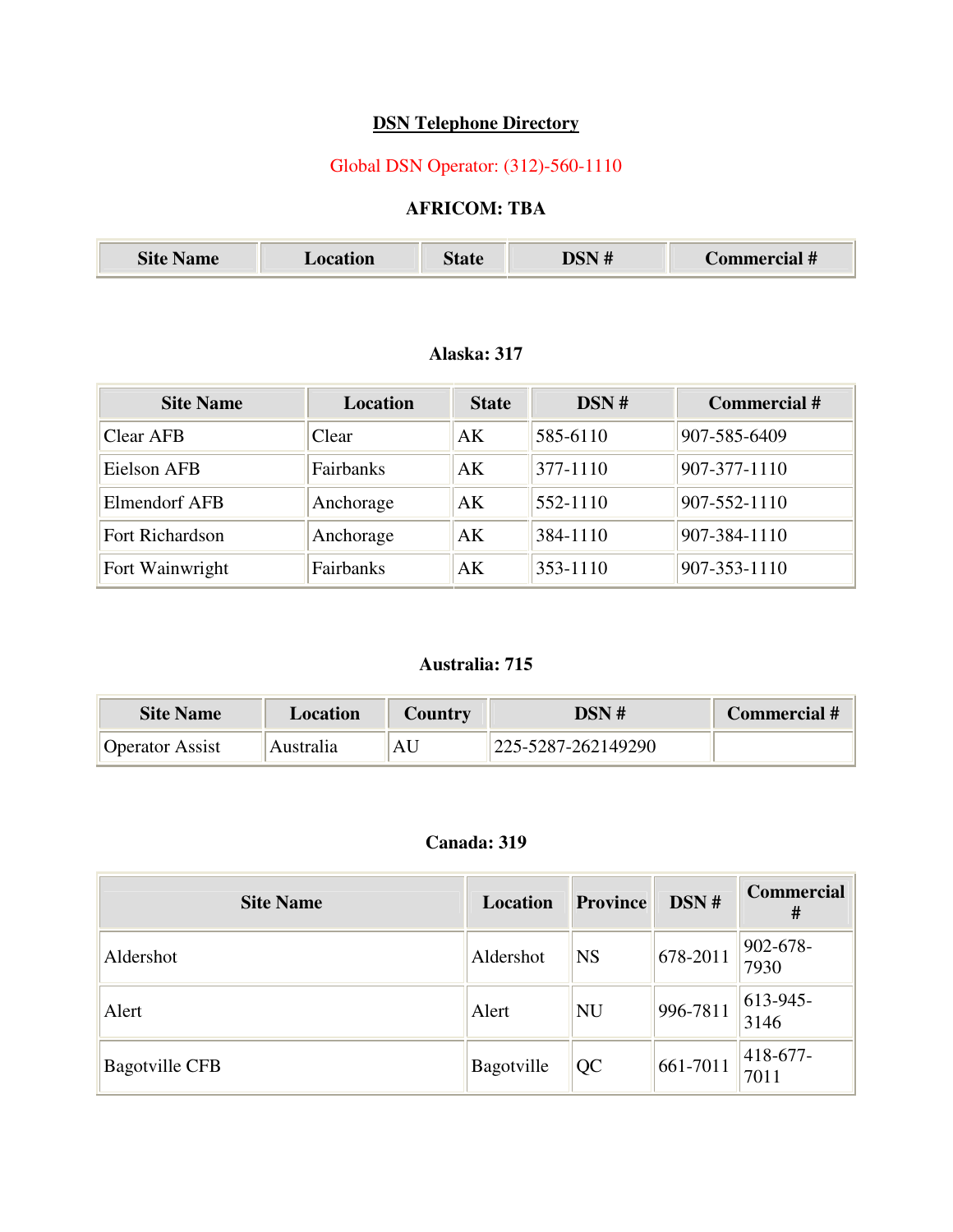| <b>Borden CFB</b>                                   | Borden     | ON        | 270-0111 | 705-424-<br>1200      |
|-----------------------------------------------------|------------|-----------|----------|-----------------------|
| CDN Land Forces Command & Staff College<br>(CLFCSC) | Kingston   | ON        | 271-5011 | $613 - 541 -$<br>5010 |
| Chilliwack ASU                                      | Chilliwack | <b>BC</b> | 536-1011 | 205-858-<br>1011      |
| <b>Cold Lake CFB</b>                                | Cold Lake  | AB        | 690-8011 | 780-840-<br>8000      |
| <b>Comox CFB</b>                                    | Comox      | <b>BC</b> | 252-8211 | 250-339-<br>8211      |
| Dundurn CFB                                         | Dundurn    | <b>SK</b> | 825-4011 |                       |
| <b>Edmonton CFB</b>                                 | Edmonton   | AB        | 528-4011 | 780-973-<br>4011      |
| <b>Esquimalt CFB</b>                                | Esquimalt  | <b>BC</b> | 333-2000 | 250-363-<br>2000      |
| Gagetown CFB                                        | Gagetown   | <b>NB</b> | 432-2000 | 506-422-<br>2000      |
| Gagetown Orderly Room ASU                           | Gagetown   | <b>NB</b> | 432-2000 | 506-422-<br>2000      |
| Gander - CDN Coastal Radar                          | Gander     | <b>NF</b> | 622-1011 | 709-256-<br>1703      |
| <b>Gander CFB</b>                                   | Gander     | <b>NF</b> | 622-1011 | 709-256-<br>1703      |
| Goose Bay CFB                                       | Goose bay  | <b>NF</b> | 555-7011 | 709-896-<br>6900      |
| Greenwood CFB                                       | Greenwood  | <b>NS</b> | 568-5011 | 902-765-<br>1494      |
| Halifax CFB                                         | Halifax    | <b>NS</b> | 427-0550 | 902-427-<br>0550      |
| <b>Kingston CFB</b>                                 | Kingston   | ON        | 271-5011 | $613 - 541 -$<br>5010 |
| Leitrim CFS Chief Clerk                             | Leitrim    | ON        | 996-7811 | 613-945-<br>5436      |
| London ASU                                          | London     | ON        | 625-5275 | 519-660-<br>5275      |
| Longue Pointe CFB                                   | Montreal   | QC        | 621-2011 |                       |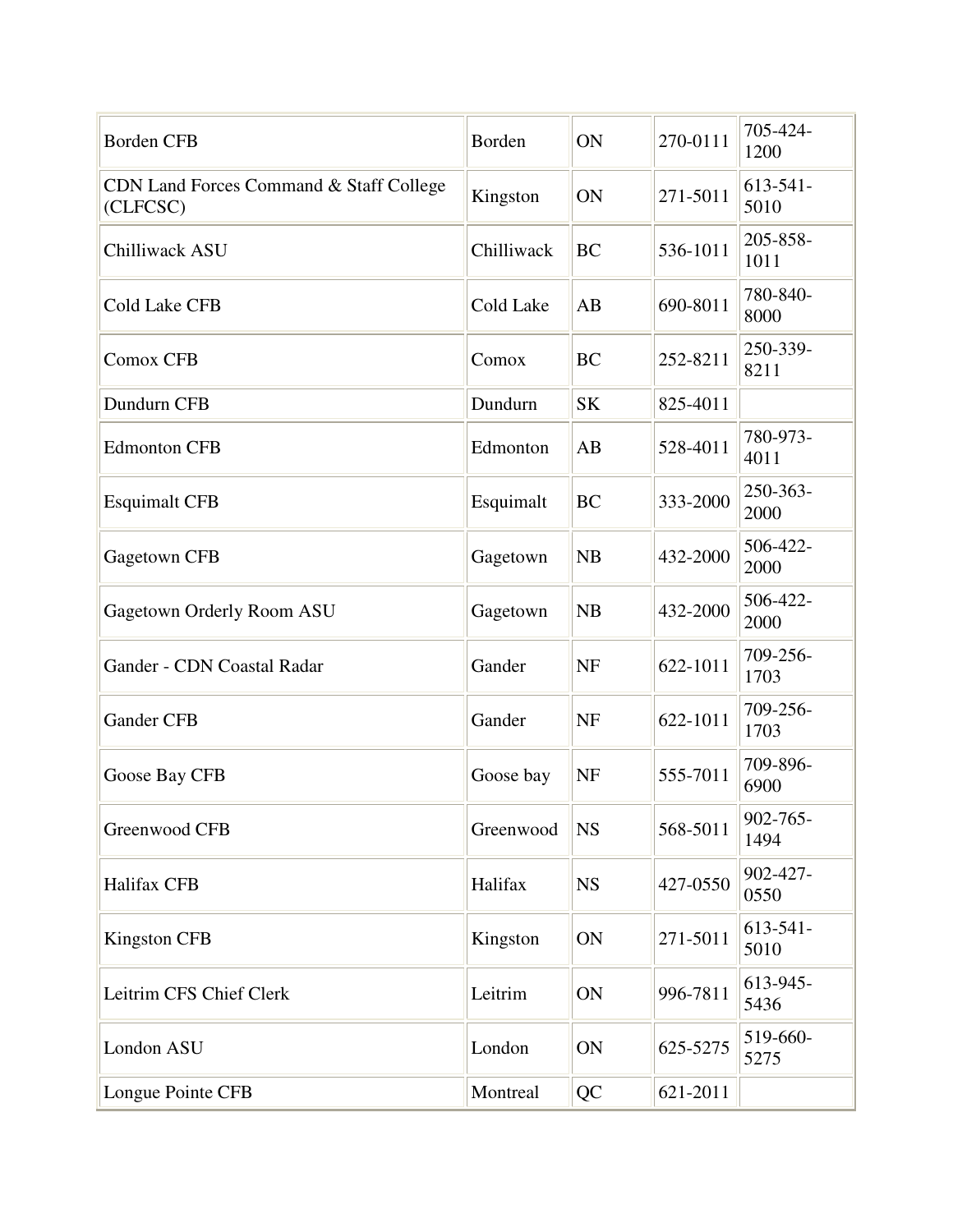| Meaford                                    | Meaford    | ON        | 260-6011 | 519-538-<br>1371      |
|--------------------------------------------|------------|-----------|----------|-----------------------|
| <b>Moncton CFB</b>                         | Moncton    | <b>NB</b> | 860-5500 | 506-860-<br>5500      |
| <b>Montreal ASU</b>                        | Montreal   | QC        | 621-2011 | 514-252-<br>2011      |
| Moose Jaw CFB                              | Moose Jaw  | <b>SK</b> | 826-5011 | 306-694-<br>2222      |
| Nanaimo Military Camp                      | Nanaimo    | <b>BC</b> | 626-5400 | $604 - 755$ -<br>5400 |
| North Bay CFB                              | North Bay  | ON        | 628-6011 | 705-494-<br>2011      |
| <b>Ottawa SRS</b>                          | Ottawa     | ON        | 996-7811 | 613-996-<br>7811      |
| Petawawa CFB                               | Petawawa   | ON        | 677-5011 | 613-687-<br>5011      |
| Regina                                     | Regina     | <b>SK</b> | 825-4011 | 306-347-<br>9300      |
| Saskatoon                                  | Saskatoon  | <b>SK</b> | 825-4011 |                       |
| <b>Shearwater CFB</b>                      | Shearwater | <b>NS</b> | 427-0550 |                       |
| Shilo ASU                                  | Shilo      | <b>MB</b> | 258-3000 | 204-765-<br>3000      |
| <b>Southport CF Flying Training School</b> | Southport  | <b>MB</b> | 257-8020 |                       |
| <b>St Hubert ASU</b>                       | St Hubert  | <b>QC</b> | 472-7011 | 450-462-<br>7011      |
| St Jean ASU                                | St Jean    | QC        | 378-7011 | 450-358-<br>7011      |
| <b>St Johns CFS</b>                        | St Johns   | <b>NF</b> | 568-4900 | 709-570-<br>4900      |
| Suffield CFB                               | Suffield   | AB        | 520-4011 | 403-544-<br>4011      |
| <b>Toronto ASU</b>                         | Toronto    | ON        | 634-6200 | 416-633-<br>6200      |
| <b>Trenton CFB</b>                         | Trenton    | ON        | 827-7011 | 613-392-<br>2811      |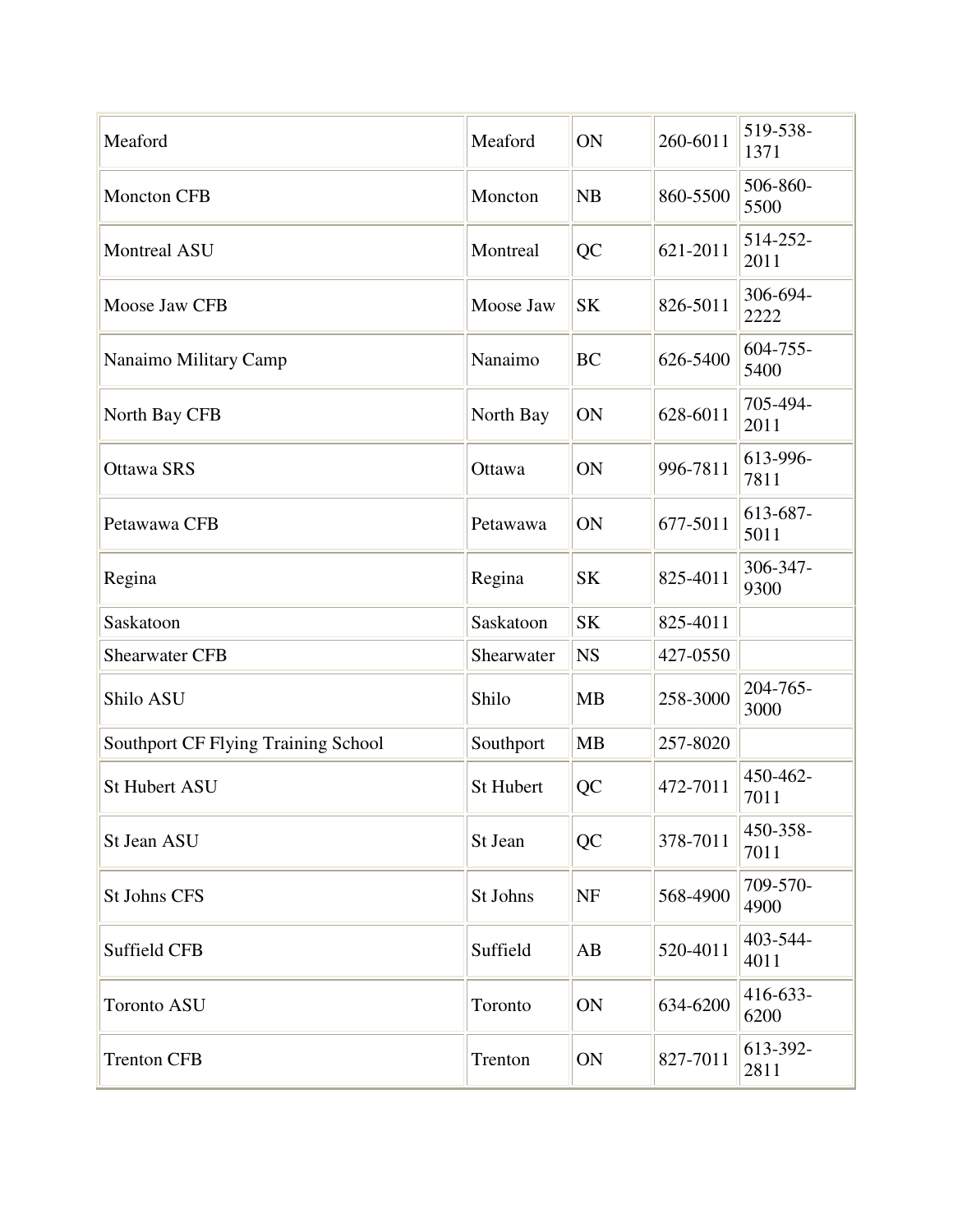| <b>Valcartier ASU</b> | Valcartier     | QC        | 666-5011 | 418-844-<br>5011      |
|-----------------------|----------------|-----------|----------|-----------------------|
| Wainwright ASU        | Wainwright     | AB        | 530-1011 | 780-842-<br>1363      |
| Winnipeg CFB          | Winnipeg       | <b>MB</b> | 257-6011 | $204 - 833 -$<br>2500 |
| Yellowknife           | Yellowknife NT |           | 766-6700 | 867-873-<br>0700      |

#### **Central: 318**

| <b>Site Name</b>                        | Location       | <b>Country</b> | DSN#     | <b>Commercial</b><br># $(N/A)$ |
|-----------------------------------------|----------------|----------------|----------|--------------------------------|
| <b>Advanced Traceable &amp; Control</b> | <b>Bahrain</b> | <b>BA</b>      | 439-4000 |                                |
| Afghanistan Switchboard                 | Afghanistan    | AF             | 431-1110 |                                |
| Air Mobility Command, OLA DET 1         | <b>Bahrain</b> | <b>BA</b>      | 439-4000 |                                |
| <b>ARCENT Kuwait CDR</b>                | Camp Doha      | <b>KW</b>      | 438-5998 |                                |
| <b>ARCENT Kuwait DCO</b>                | Camp Doha      | <b>KW</b>      | 438-5998 |                                |
| <b>ARCENT Kuwait SDO</b>                | Camp Doha      | <b>KW</b>      | 438-5998 |                                |
| <b>Bahrain Naval Support Activity</b>   | <b>Bahrain</b> | <b>BA</b>      | 439-4000 |                                |
| Comdesron Five Zero - Bahrain           | <b>Bahrain</b> | <b>BA</b>      | 439-4000 |                                |
| Commander, Task Force Five Three        | <b>Bahrain</b> | <b>BA</b>      | 439-4000 |                                |
| <b>COMSERV FORSIXTHFLT SRU DET</b>      | Bahrain        | <b>BA</b>      | 439-4000 |                                |
| COMUSNAVCENT / COMFIFTHFLT              | <b>Bahrain</b> | <b>BA</b>      | 439-4000 |                                |
| <b>Defense Courier Station</b>          | <b>Bahrain</b> | <b>BA</b>      | 439-4000 |                                |
| Defense Energy Support Center           | <b>Bahrain</b> | <b>BA</b>      | 439-4000 |                                |
| Detrick                                 | <b>Bahrain</b> | <b>BA</b>      | 439-4000 |                                |
| <b>DISA CENTCOM</b>                     | <b>Bahrain</b> | <b>BA</b>      | 439-4000 |                                |
| <b>DOIM ARCENT- Kuwait</b>              | Kuwait         | <b>KW</b>      | 438-5000 |                                |
| <b>MARCENT Coordination Element</b>     | <b>Bahrain</b> | <b>BA</b>      | 439-4000 |                                |
| Maritime Liaison Office                 | <b>Bahrain</b> | <b>BA</b>      | 439-4000 |                                |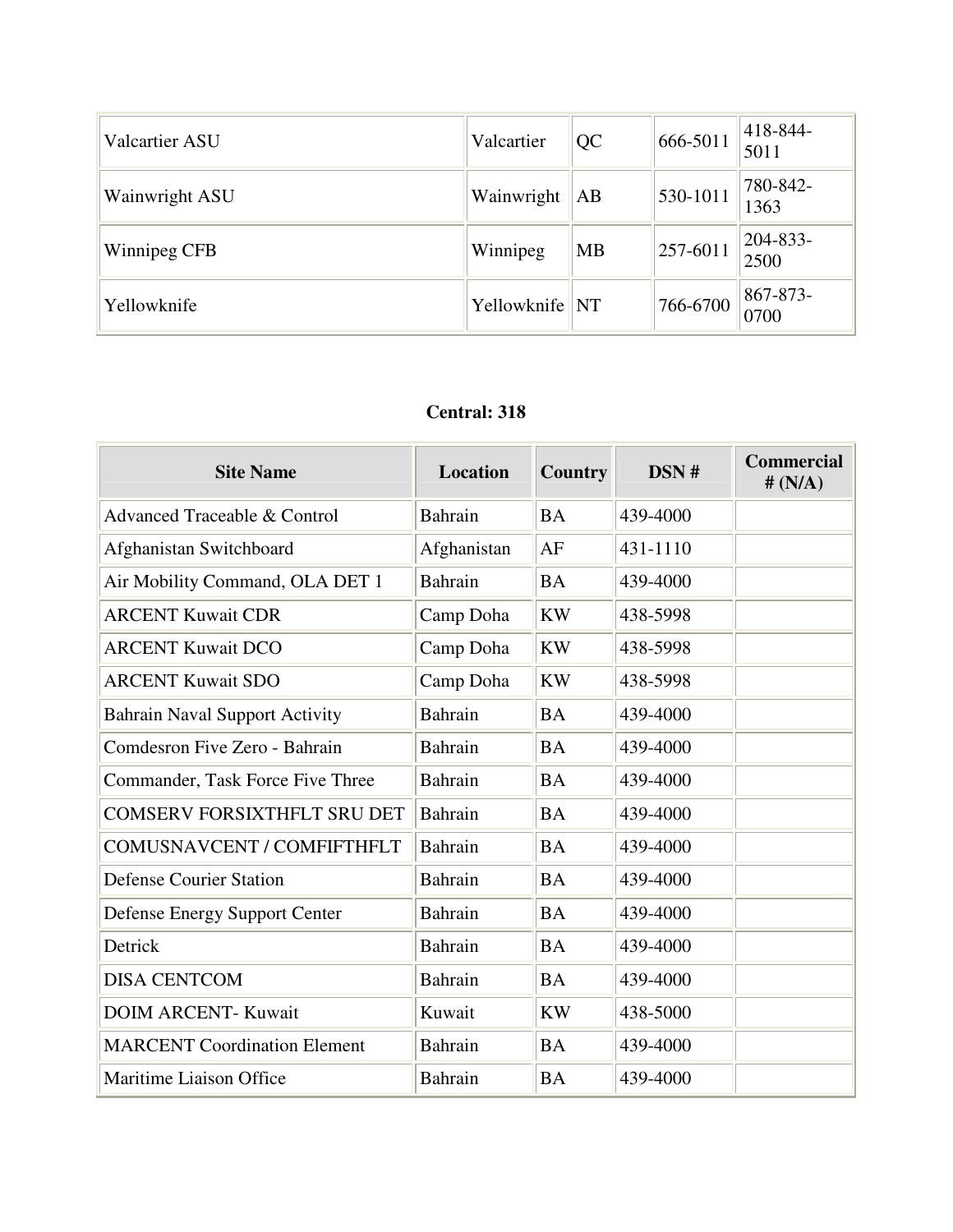| <b>Military Sealift Command</b>          | Bahrain        | <b>BA</b> | 439-4000 |
|------------------------------------------|----------------|-----------|----------|
| Military Traffic Management CMD          | Bahrain        | <b>BA</b> | 439-4000 |
| Naval Air Logistic Coord Center          | Bahrain        | <b>BA</b> | 439-4000 |
| Naval Criminal Investigation             | Bahrain        | <b>BA</b> | 439-4000 |
| Naval Legal Service                      | <b>Bahrain</b> | <b>BA</b> | 439-4000 |
| Naval Media Center                       | <b>Bahrain</b> | <b>BA</b> | 439-4000 |
| <b>Naval Mobile Construction Batt</b>    | Bahrain        | <b>BA</b> | 439-4000 |
| <b>Naval Regional Contracting Center</b> | <b>Bahrain</b> | <b>BA</b> | 439-4000 |
| Naval Special Warfare Unit Three         | Bahrain        | <b>BA</b> | 439-4000 |
| <b>NAVCOMTELSTA</b>                      | Bahrain        | <b>BA</b> | 439-4000 |
| <b>NAVPACMETOC</b>                       | <b>Bahrain</b> | <b>BA</b> | 439-4000 |
| <b>SOCCENT - FWD</b>                     | Bahrain        | <b>BA</b> | 439-4000 |
| <b>US Defense Representative</b>         | Riyadh         | <b>SA</b> | 252-1110 |
| <b>US MIL TRNG Mission Chief</b>         | Riyadh         | <b>SA</b> | 252-1110 |
| <b>US MIL TRNG Mission COS</b>           | Riyadh         | <b>SA</b> | 252-1110 |
| <b>US MIL TRNG Mission IOC</b>           | Riyadh         | <b>SA</b> | 252-1110 |
| <b>USCENTAF</b>                          | Bahrain        | <b>BA</b> | 439-4000 |

#### **CONUS: 312**

| <b>Site Name</b>                   | <b>Location</b>     | <b>State</b> | DSN#            | <b>Commercial</b><br># |
|------------------------------------|---------------------|--------------|-----------------|------------------------|
| Aberdeen Proving Ground            | Aberdeen            | <b>MD</b>    | 298-<br>5201    | 410-278-5201           |
| Albany Marine Corps Logistics Base | Albany              | <b>GA</b>    | $567 -$<br>5000 | 229-639-5000           |
| Altus AFB                          | Altus               | OK           | 866-<br>1110    | 580-482-8100           |
| Andrews AFB                        | <b>Camp Springs</b> | <b>MD</b>    | 858-<br>1110    | 301-981-1110           |
| <b>Annapolis Naval Station</b>     | Annapolis           | <b>MD</b>    | $281 -$<br>1000 | 410-293-1000           |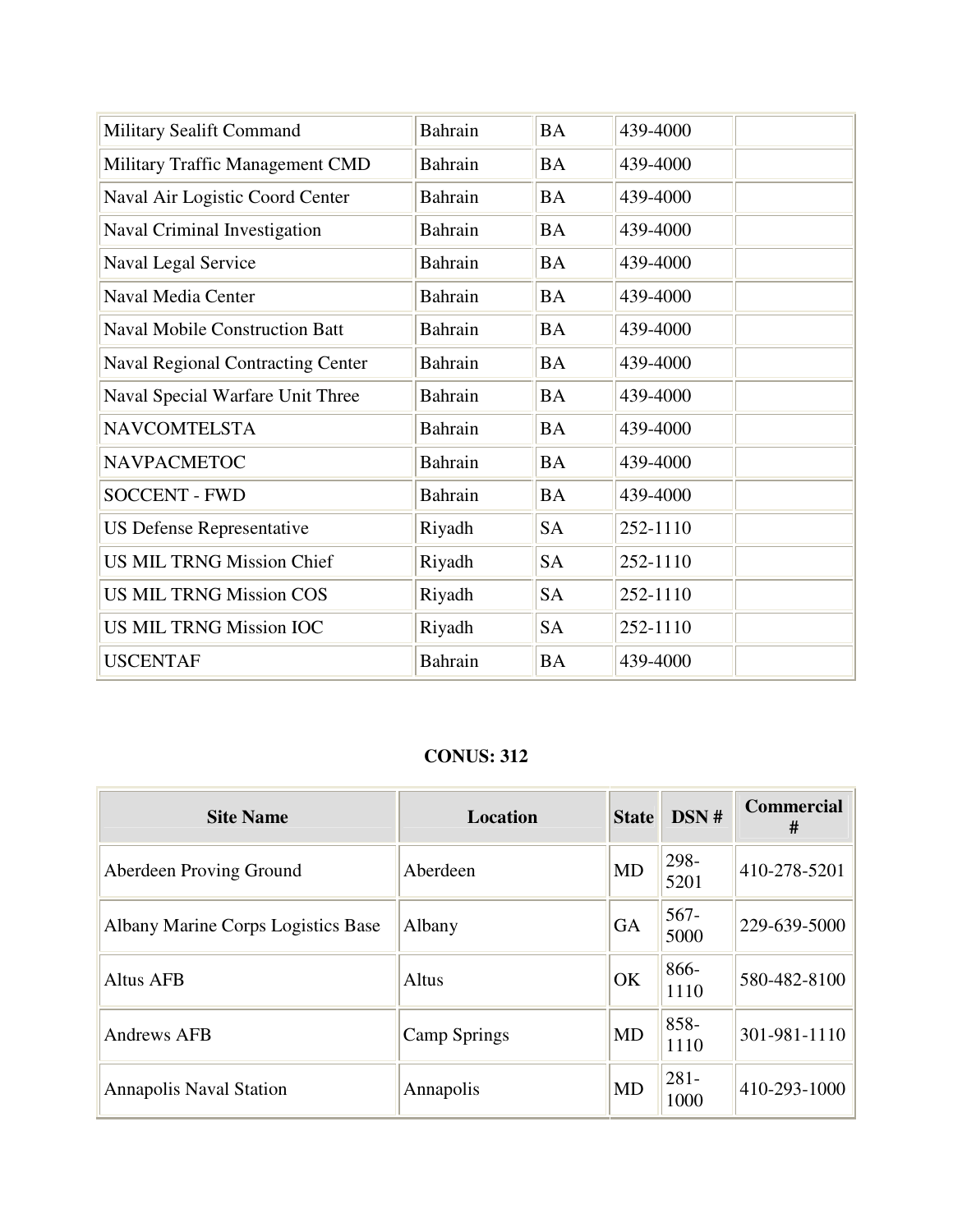| Anniston Army Depot (ANAD)           | Anniston         | AL        | $571-$<br>7501  | 256-235-7501 |
|--------------------------------------|------------------|-----------|-----------------|--------------|
| <b>Arnold AFB</b>                    | Nashville        | <b>TN</b> | 340-<br>4204    | 931-454-4204 |
| <b>Atlanta Naval Air Station</b>     | Marietta         | <b>GA</b> | $625 -$<br>6392 | 678-655-6392 |
| <b>Bangor Naval Submarine Base</b>   | Silverdale       | <b>WA</b> | 744-<br>6111    | 360-396-6111 |
| <b>Barksdale AFB</b>                 | Shreveport       | LA        | 781-<br>1110    | 318-456-1110 |
| <b>Barstow Logistics Base</b>        | <b>Barstow</b>   | CA        | 282-<br>6444    | 760-577-6444 |
| <b>Beale AFB</b>                     | Marysville       | CA        | 368-<br>1110    | 530-634-3000 |
| <b>Beaufort MCAS</b>                 | <b>Beaufort</b>  | <b>SC</b> | $335 -$<br>7100 | 843-228-7121 |
| <b>Beaufort Naval Hospital</b>       | Beaufort         | <b>SC</b> | $335 -$<br>5600 | 843-228-5600 |
| <b>Bethesda Naval Medical Center</b> | Bethesda         | <b>MD</b> | 295-<br>4000    | 301-295-4000 |
| <b>Blue Grass Army Depot</b>         | Richmond         | KY        | $745 -$<br>6000 | 859-779-6000 |
| <b>Bolling AFB</b>                   | Washington       | DC        | $227 -$<br>0101 | 703-545-6700 |
| <b>Bremerton Naval Hospital</b>      | <b>Bremerton</b> | <b>WA</b> | 494-<br>4000    | 360-475-4000 |
| <b>Bremerton Naval Station</b>       | <b>Bremerton</b> | <b>WA</b> | 439-<br>3711    | 360-476-3711 |
| <b>Broadway Complex</b>              | San Diego        | CA        | 522-<br>1011    | 619-532-1011 |
| <b>Brooks AFB</b>                    | San Antonio      | <b>TX</b> | 240-<br>1110    | 210-536-1110 |
| <b>Brunswick Naval Air Station</b>   | Portland         | ME        | $476 -$<br>2214 | 207-921-2214 |
| <b>Buckley AFB</b>                   | Aurora           | CO        | 847-<br>9011    | 720-847-9011 |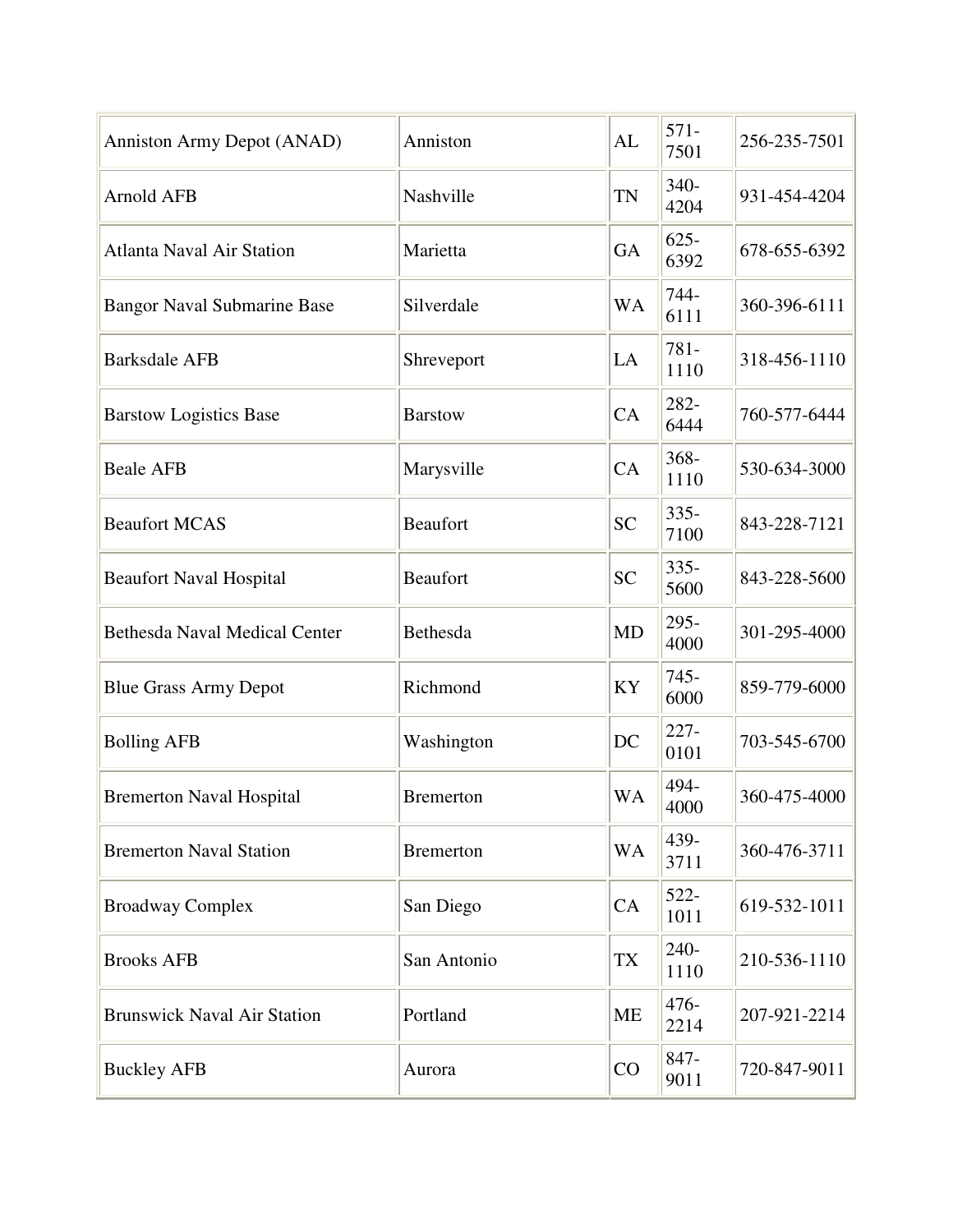| Camp Lejeune Marine Corps Base                          | Jacksonville       | NC        | $751 -$<br>1113 | 910-451-1113 |
|---------------------------------------------------------|--------------------|-----------|-----------------|--------------|
| Camp Pendleton                                          | Pendleton          | CA        | $365 -$<br>4111 | 760-725-4111 |
| <b>Cannon AFB</b>                                       | Clovis             | <b>NM</b> | $681 -$<br>2765 | 505-784-2765 |
| Cape Canaveral Air Station                              | Cocoa Beach        | <b>FL</b> | 854-<br>1110    | 321-853-1110 |
| Cape Cod Air Force Station                              | <b>Boston</b>      | MA        | 557-<br>3334    | 508-968-3334 |
| <b>Carlisle Barracks</b>                                | Carlisle           | PA        | 242-<br>3131    | 717-245-3131 |
| <b>Cavalier Air Force Station</b>                       | Concrete           | <b>ND</b> | 330-<br>3292    | 701-993-3292 |
| <b>CBC</b> Port Hueneme                                 | Port Hueneme       | CA        | $551 -$<br>4001 | 805-982-4001 |
| <b>Charleston AFB</b>                                   | Charleston         | <b>SC</b> | $673-$<br>1110  | 843-963-1110 |
| <b>Charleston Naval Hospital</b>                        | Charleston         | <b>SC</b> | $563-$<br>7000  | 843-743-7000 |
| Cheyenne Mountain Air Station                           | Colorado Springs   | CO        | 268-<br>2238    | 719-474-2238 |
| China Lake Naval Air Weapons<br><b>Station</b>          | Los Angeles        | CA        | 437-<br>9011    | 760-939-9011 |
| <b>Columbus AFB</b>                                     | Columbus           | <b>MS</b> | 742-<br>7068    | 662-434-7068 |
| <b>Coronado Naval Station</b>                           | San Diego          | CA        | $735 -$<br>8167 | 619-545-8467 |
| Corpus Christi Naval Air Station                        | <b>Flour Bluff</b> | <b>TX</b> | $861 -$<br>2811 | 361-961-2811 |
| Corry Station Naval Technical<br><b>Training Center</b> | Pensacola          | FL        | $922 -$<br>6512 | 601-452-6512 |
| Crane Naval Surface Warfare Center                      | Crane              | IN        | 482-<br>1762    | 812-854-1762 |
| Dam Neck Fleet Combat Training<br>Center Atlantic       | Virginia Beach     | VA        | 564-<br>0111    | 757-492-6234 |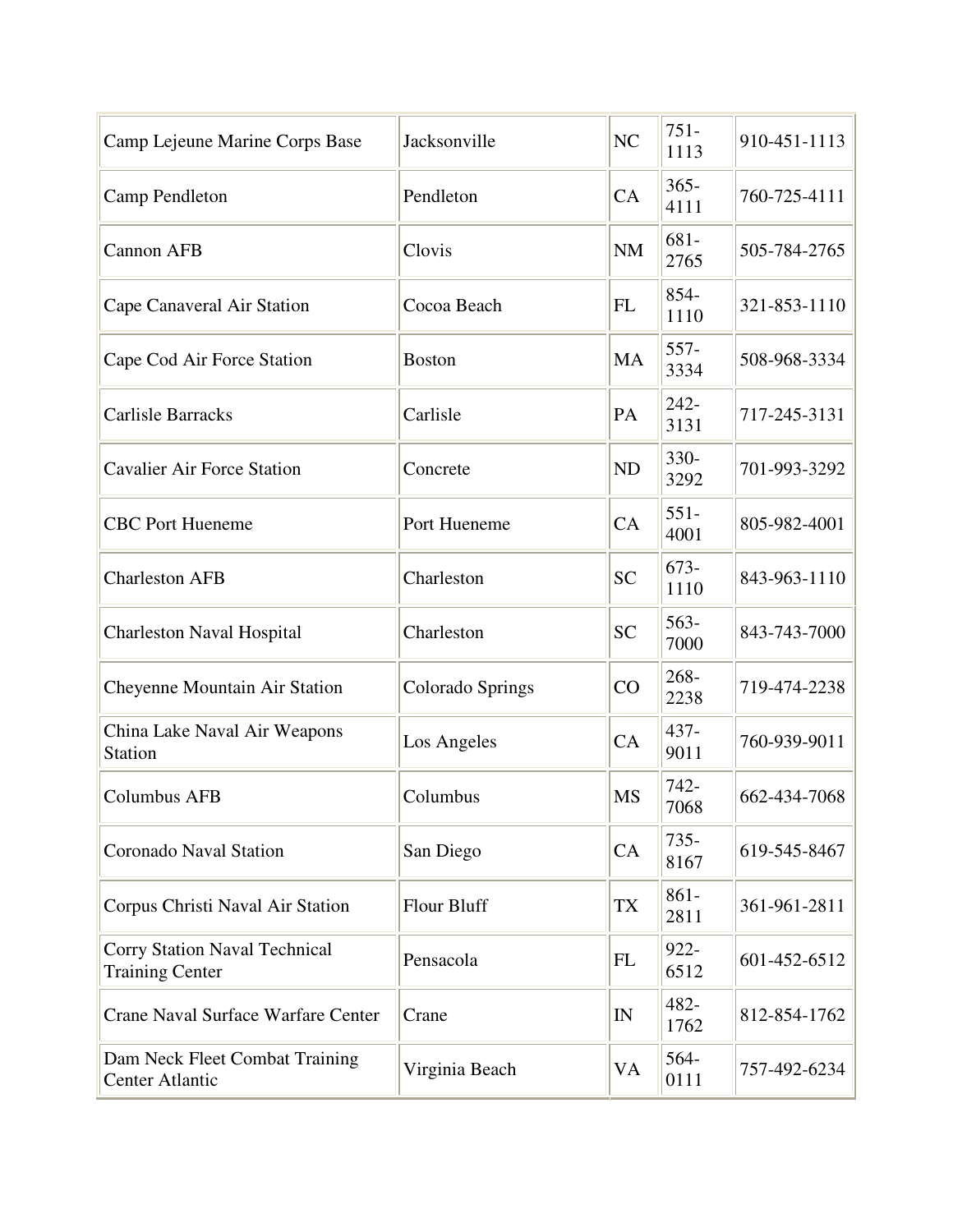| David Grant Medical Center (Travis<br>AFB) | <b>Travis AFB</b> | CA                     | 799-<br>7300    | 707-423-7300 |
|--------------------------------------------|-------------------|------------------------|-----------------|--------------|
| Davis Monthan AFB                          | Tucson            | $\mathbf{A}\mathbf{Z}$ | 228-<br>1110    | 520-228-3900 |
| Des Moines ANG Base                        | Des Moines        | IA                     | $256 -$<br>8210 | 515-256-8210 |
| Devens Reserve Forces Training Area        | Ayer              | MA                     | 256-<br>3911    | 888-871-5638 |
| Dobbins Air Reserve Base                   | Marietta          | <b>GA</b>              | $625 -$<br>1110 | 678-655-5000 |
| Dover AFB                                  | Dover             | DE                     | $445 -$<br>3000 | 302-677-3000 |
| Dugway Proving Ground                      | San Diego         | UT                     | 789-<br>2151    | 435-831-2151 |
| <b>Dyess AFB</b>                           | Dyess AFB         | <b>TX</b>              | $461 -$<br>3113 | 325-696-0212 |
| Earle Naval Weapons Station                | <b>Colts Neck</b> | NJ                     | 449-<br>2000    | 732-866-2000 |
| <b>Edwards AFB</b>                         | Edwards           | CA                     | $527 -$<br>1110 | 661-277-1110 |
| Eglin AFB-Medical Center                   | Eglin AFB         | <b>FL</b>              | $875 -$<br>8242 | 850-883-8242 |
| El Centro Naval Air Facility               | San Diego         | CA                     | 658-<br>2220    | 760-339-2220 |
| Elgin AFB                                  | Valpraiso         | <b>FL</b>              | 872-<br>1110    | 850-872-1110 |
| <b>Ellsworth AFB</b>                       | Rapid City        | <b>SD</b>              | $675 -$<br>1110 | 605-385-1000 |
| <b>Everett Naval Station</b>               | Everett           | <b>WA</b>              | $727 -$<br>3000 | 425-304-3000 |
| F. E. Warren AFB                           | Cheyenne          | WY                     | $481 -$<br>1110 | 307-773-1110 |
| <b>Fairchild AFB</b>                       | Spokane           | <b>WA</b>              | $657 -$<br>1212 | 509-247-1212 |
| <b>Fallon Naval Air Station</b>            | Reno              | <b>NV</b>              | 890-<br>2110    | 775-426-5161 |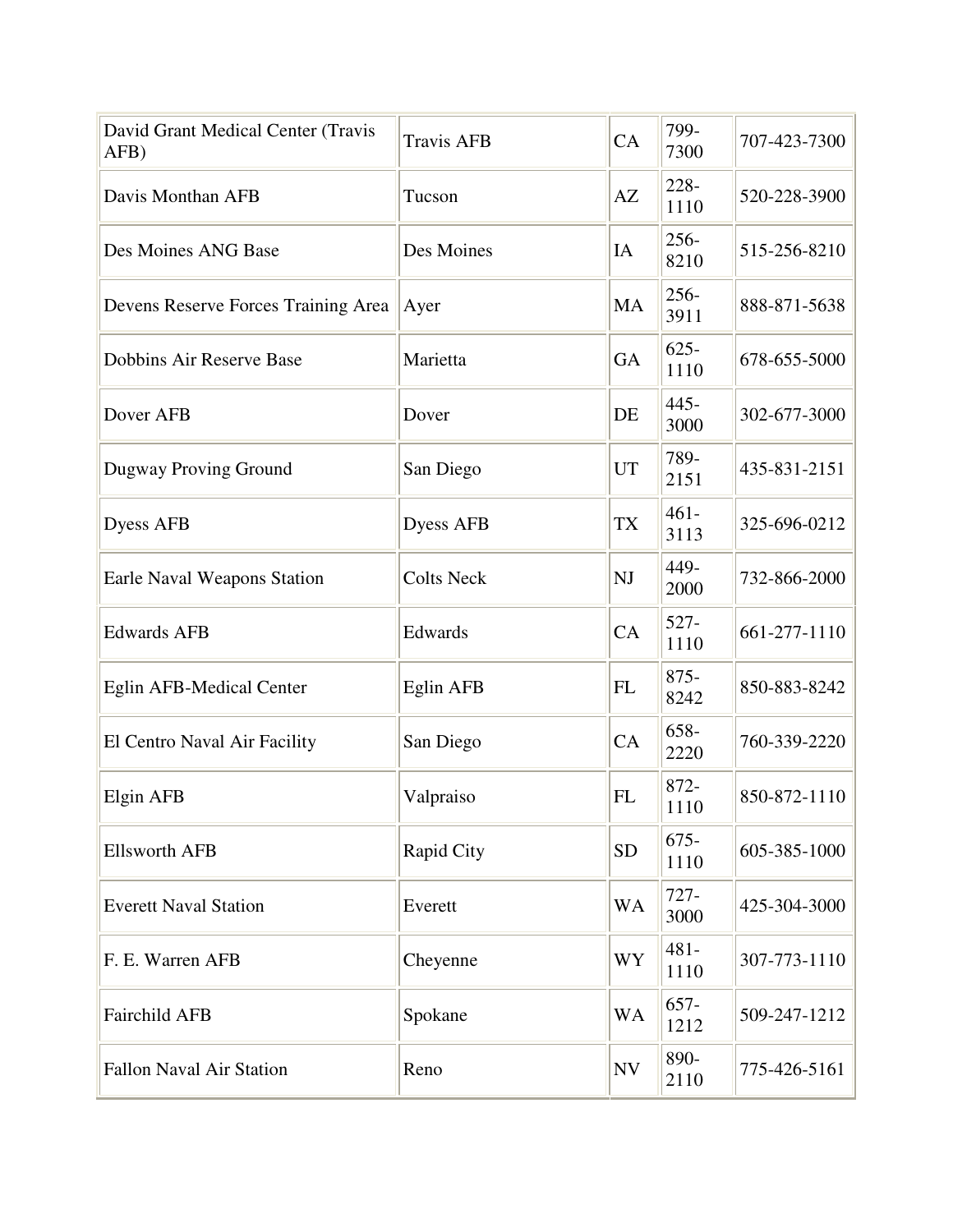| <b>Fleet Training Center</b> | San Diego            | CA        | 526-<br>8374    | 619-556-8374 |
|------------------------------|----------------------|-----------|-----------------|--------------|
| Fort A.P. Hill               | <b>Bowling Green</b> | VA        | 578-<br>8710    | 804-633-8205 |
| Fort Belvoir                 | FT Belvoir           | <b>VA</b> | $227 -$<br>0101 | 703-545-6700 |
| Fort Benning                 | FT Benning           | <b>GA</b> | $835 -$<br>2011 | 706-545-2011 |
| <b>Fort Bliss</b>            | FT Bliss             | <b>TX</b> | 978-<br>0831    | 915-568-2121 |
| Fort Bragg                   | Fayettesville        | NC        | 236-<br>0011    | 910-396-0011 |
| Fort Campbell                | Hopkinsville         | KY        | $635 -$<br>1110 | 270-798-2151 |
| Fort Carson                  | Colorado Springs     | CO        | 691-<br>5811    | 719-526-5811 |
| Fort Detrick                 | Frederick            | <b>MD</b> | $343 -$<br>1110 | 301-619-8000 |
| Fort Dix                     | Wrightstown          | NJ        | 944-<br>1110    | 609-562-1011 |
| Fort Drum                    | Watertown            | <b>NY</b> | $772-$<br>6011  | 315-772-6011 |
| Fort Eustis                  | FT Eustis            | <b>VA</b> | 826-<br>1212    | 757-878-1212 |
| Fort Gillem                  | Atlanta              | GA        | 797-<br>5000    | 404-469-5000 |
| Fort Gordon                  | Augusta              | GA        | 780-<br>1110    | 706-791-0110 |
| Fort Hamilton                | <b>Brooklyn</b>      | NY        | 232-<br>4101    | 718-630-4101 |
| Fort Hood                    | Kileen               | <b>TX</b> | 737-<br>1110    | 254-287-2131 |
| Fort Huachuca                | Sierra Vista         | AZ        | 879-<br>7111    | 520-538-7111 |
| Fort Irwin                   | FT Irwin             | CA        | 470-<br>1111    | 760-380-1111 |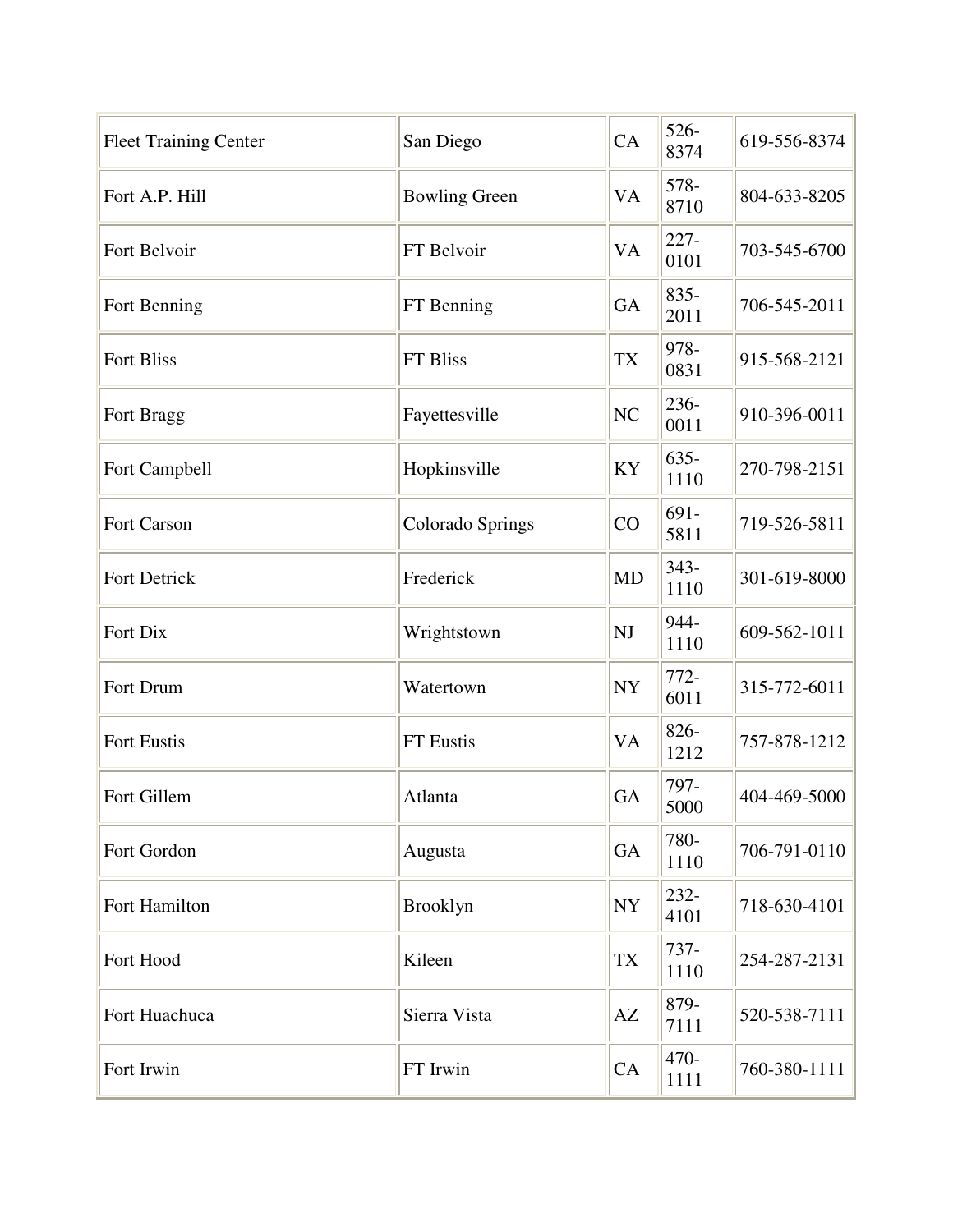| Fort Jackson      | Columbia        | <b>SC</b> | 734-<br>1110    | 803-751-1110 |
|-------------------|-----------------|-----------|-----------------|--------------|
| Fort Knox         | FT Knox         | KY        | 464-<br>1000    | 502-624-1000 |
| Fort Leavenworth  | FT Leavenworth  | <b>KS</b> | 552-<br>1101    | 913-684-4021 |
| Fort Lee          | FT Lee          | <b>VA</b> | 539-<br>3000    | 804-765-3000 |
| Fort Leonard Wood | FT Leonard Wood | <b>MO</b> | 581-<br>0131    | 573-596-0131 |
| Fort Lewis        | Tacoma          | <b>WA</b> | $357 -$<br>1110 | 253-967-1110 |
| Fort McCoy        | FT McCoy        | WI        | 280-<br>1110    | 608-388-2222 |
| Fort Mcnair       | Washington      | DC        | $253-$<br>3000  | 703-545-6700 |
| Fort Mcpherson    | FT Mcpherson    | <b>GA</b> | $367 -$<br>4663 | 404-464-3113 |
| Fort Meade        | Odenton         | <b>MD</b> | $622 -$<br>1110 | 301-677-6261 |
| Fort Monmouth     |                 | NJ        | 992-<br>9000    | 732-532-9000 |
| Fort Monroe       | FT Monroe       | <b>VA</b> | 680-<br>2000    | 757-788-2000 |
| Fort Myer         | FT Myer         | VA        | $227 -$<br>1010 | 703-545-6700 |
| Fort Polk         | FT Polk         | LA        | 863-<br>6672    | 337-531-2911 |
| Fort Riley        | Junction City   | <b>KS</b> | 856-<br>4663    | 785-239-3911 |
| Fort Rucker       | FT Rucker       | AL        | 558-<br>1110    | 334-255-1110 |
| Fort Sam Houston  | FT Sam Houston  | TX        | $471 -$<br>1110 | 210-221-1211 |
| Fort Sill         | FT Sill         | OK        | 639-<br>8111    | 580-442-8111 |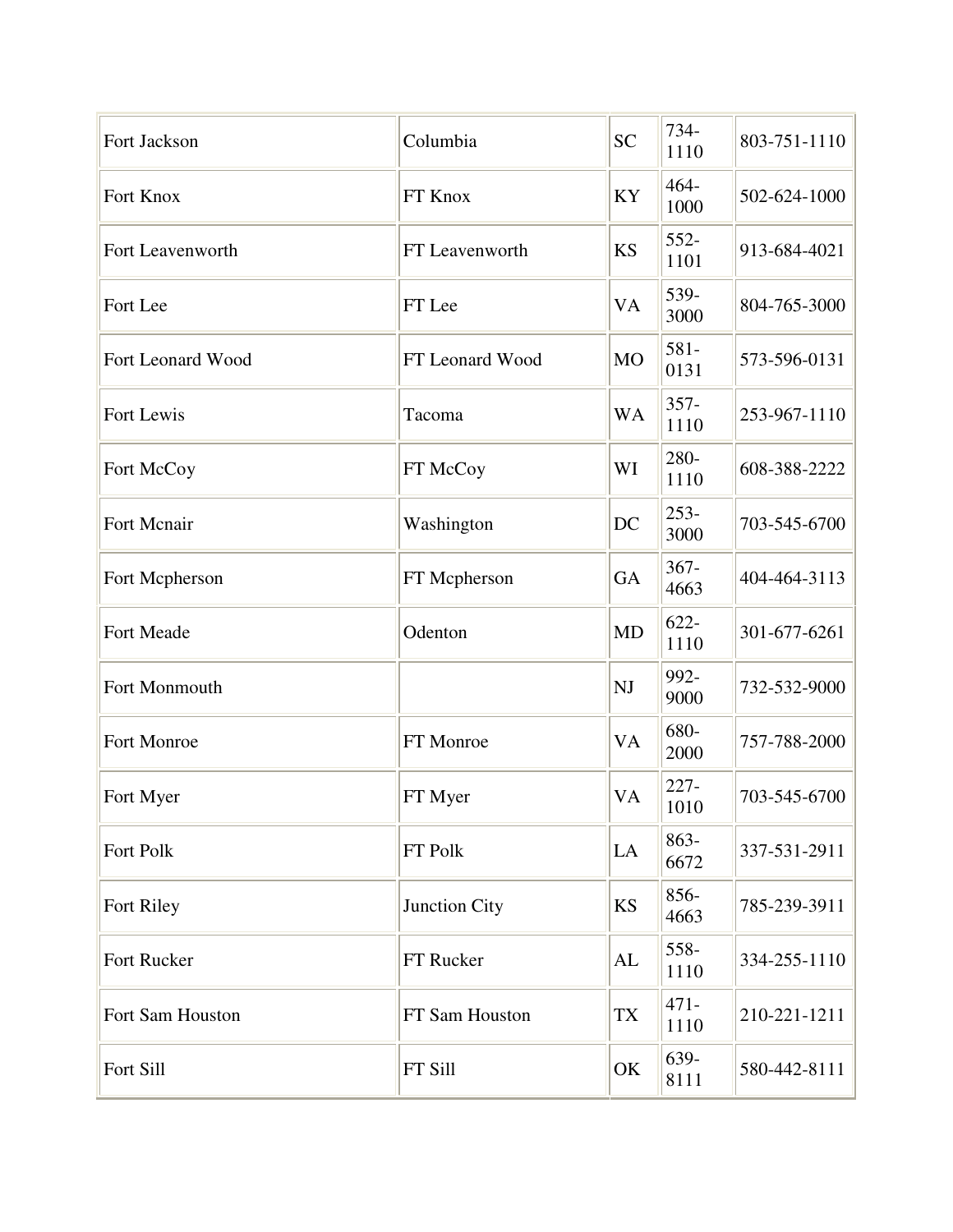| Fort Stewart                                                  | FT Stewart         | <b>GA</b> | 870-<br>4663    | 912-767-1411 |
|---------------------------------------------------------------|--------------------|-----------|-----------------|--------------|
| Fort Story                                                    | FT Story           | VA        | 438-<br>1212    | 757-422-7101 |
| Fort Worth Naval Air Station Joint<br><b>Reserve Base</b>     | Fort Worth         | <b>TX</b> | 739-<br>5000    | 817-782-5000 |
| Garrison-Detroit Arsenal                                      | Warren             | MI        | 786-<br>5000    |              |
| <b>General Mitchell Air Reserve Station</b>                   | Milwaukee          | WI        | $741 -$<br>5000 | 414-482-5000 |
| <b>Goodfellow AFB</b>                                         | San Angelo         | <b>TX</b> | 477-<br>1110    | 325-654-1110 |
| <b>Grand Forks AFB</b>                                        | <b>Grand Forks</b> | <b>ND</b> | $362 -$<br>1110 | 701-747-3000 |
| <b>Great Lakes Naval Training Center</b>                      | Chicago            | IL        | 792-<br>3500    | 847-688-3500 |
| <b>Greeley ANGS</b>                                           | Greeley            | CO        | 259-<br>5000    | 970-378-5000 |
| <b>Grissom Air Reserve Base</b>                               | <b>Grissom ARS</b> | IN        | 388-<br>1110    | 765-688-5211 |
| <b>Gulfport Naval Construction</b><br><b>Battalion Center</b> | Gulfport           | <b>MS</b> | 868-<br>2555    | 228-871-2555 |
| Hanscom AFB                                                   | Bedford            | MA        | 478-<br>5980    | 781-377-4441 |
| Henderson Hall                                                | Arlington          | VA        | 224-<br>1235    | 703-614-1235 |
| <b>Hill AFB</b>                                               | Ogden              | <b>UT</b> | $777-$<br>1110  | 801-777-7221 |
| Holloman AFB                                                  | Alamogordo         | <b>NM</b> | $572-$<br>5406  | 505-572-5406 |
| Homestead Air Reserve Base                                    | Miami              | <b>FL</b> | 791-<br>7000    | 305-224-7000 |
| <b>Human Resources Office</b><br>Mechanicsburg                | Mechanicsburg      | PA        | 430-<br>3358    | 717-605-3358 |
| Human Resources Office Philadelphia                           | Philadelphia       | PA        | 442-<br>2633    | 215-697-2633 |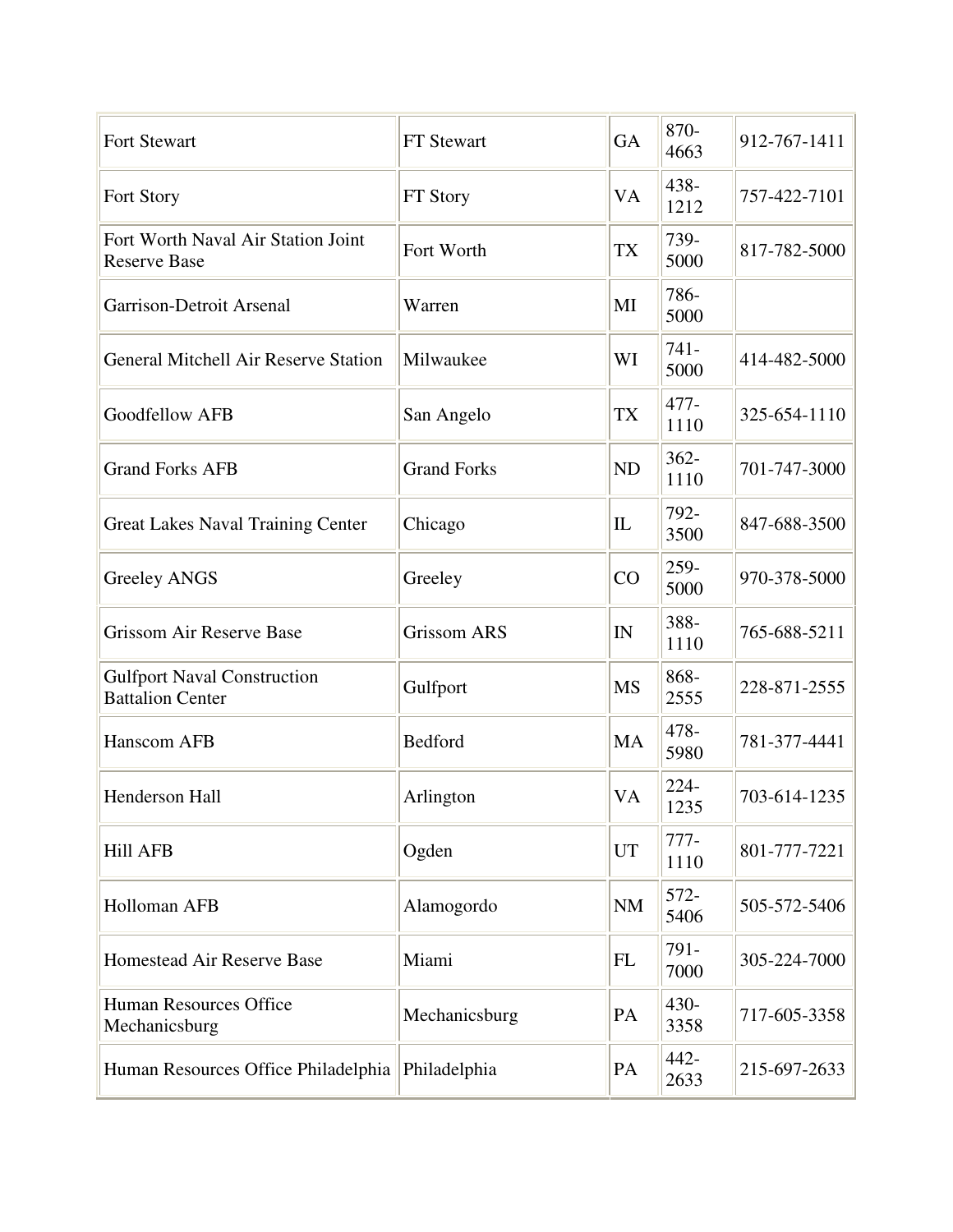| Hunter Army Airfield                              |                      | GA        | 870-<br>1411    | 912-767-1411         |
|---------------------------------------------------|----------------------|-----------|-----------------|----------------------|
| <b>Hurlburt AFB</b>                               | Fort Walton Beach    | <b>FL</b> | 579-<br>1110    | 850-882-1110         |
| <b>Indianhead Naval Surface Warfare</b><br>Center | <b>Washington DC</b> | <b>MD</b> | 354-<br>4000    | 301-744-4000         |
| <b>Ingleside Naval Station</b>                    | Ingleside            | TX        | $776-$<br>4200  | 361-776-4200         |
| Jacksonville Naval Air Station                    | Jacksonville         | <b>FL</b> | 942-<br>2345    | 904-542-2345         |
| <b>Keesler AFB</b>                                | Biloxi               | <b>MS</b> | 597-<br>1110    | 228-377-1110         |
| Key West Naval Air Station                        | Key West             | <b>FL</b> | 483-<br>2268    | 305-293-2268         |
| Kings Bay Naval Submarine Base                    | <b>Kings Bay</b>     | GA        | $573-$<br>2000  | 912-573-2000         |
| Kingsville Naval Air Station                      | Kingsville           | <b>TX</b> | 876-<br>6136    | 361-516-6136         |
| <b>Kirtland AFB</b>                               | Albuquerque          | <b>NM</b> | 246-<br>0011    | 505-846-0011         |
| <b>Lackland AFB</b>                               | San Antonio          | <b>TX</b> | $473-$<br>1110  | 210-671-1110         |
| Lakehurst Naval Engineering Station               | Lakehurst            | NJ        | $624 -$<br>2313 | 732-323-2313         |
| Langley AFB                                       | Hampton              | VA        | 764-<br>1110    | 757-764-9990         |
| Laughlin AFB                                      | Del Rio              | <b>TX</b> | 732-<br>1110    | 830-298-3511         |
| Lemoore Naval Air Station                         | Fresno               | CA        | 998-<br>0001    | 559-998-4110         |
| Letterkenny Army Depot                            | Chambersburg         | PA        | 570-<br>5110    | $(717)$ 267-<br>8111 |
| Little Creek Naval Amphibious Base                | Virginia Beach       | VA        | $253 -$<br>0000 | 757-444-0000         |
| Little Rock AFB                                   | Little Rock          | AR        | 731-<br>1110    | 501-987-1110         |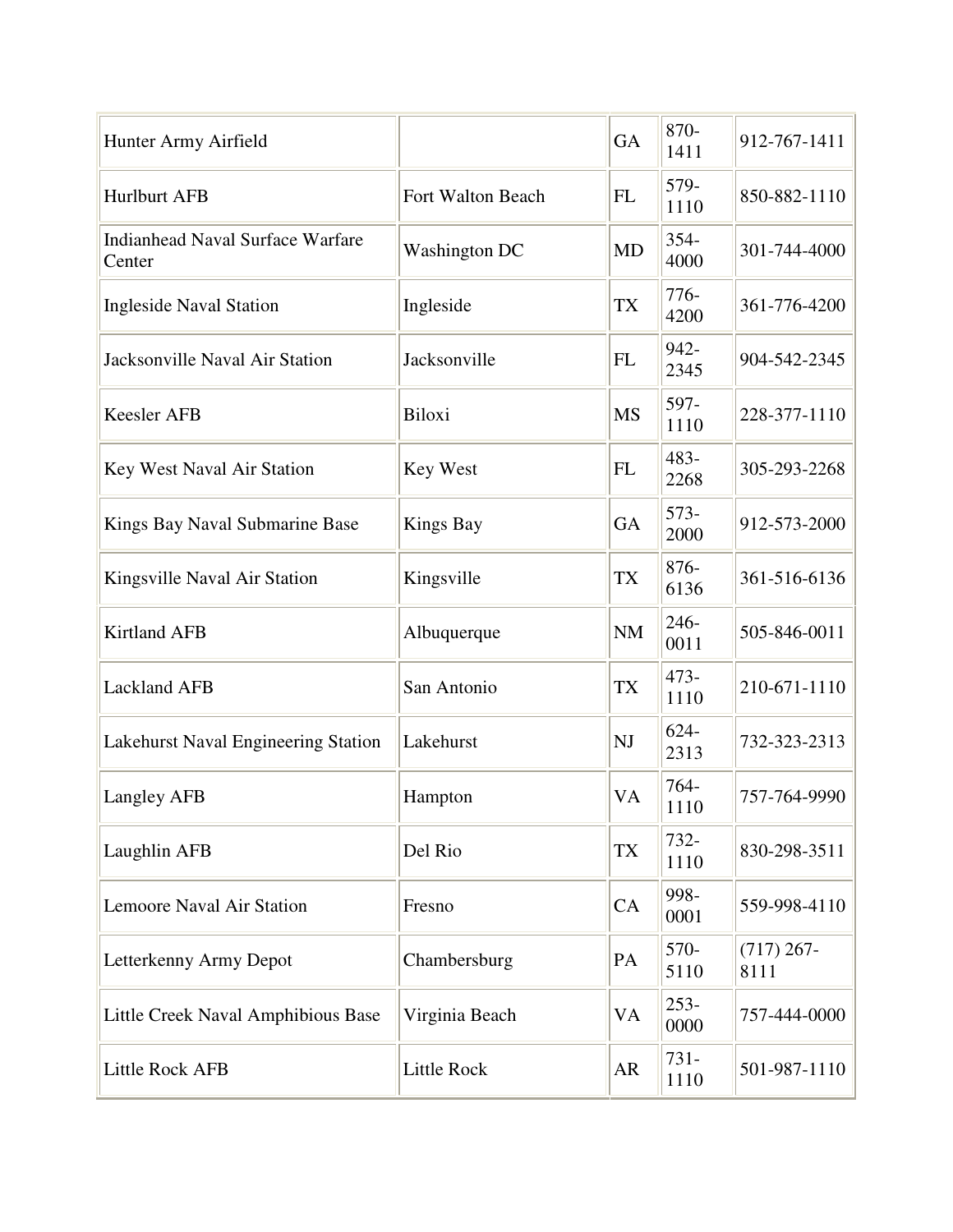| Los Angeles AFB                                          | El Segundo           | CA             | $633-$<br>1110  | 310-653-1110 |
|----------------------------------------------------------|----------------------|----------------|-----------------|--------------|
| Luke AFB                                                 | Glendale             | AZ             | 896-<br>1110    | 623-856-1110 |
| Macdill AFB                                              | Tampa                | <b>FL</b>      | 968-<br>1110    | 813-828-1110 |
| <b>Malmstrom AFB</b>                                     | <b>Great Falls</b>   | MT             | $632 -$<br>1110 | 406-731-1110 |
| March Air Reserve Base                                   | Riverside            | CA             | 447-<br>1110    | 951-655-1110 |
| <b>Marine Barracks</b>                                   | <b>Washington DC</b> | DC             | 288-<br>4073    | 202-433-4073 |
| Marine Corps Air Station - Cherry<br>Point               | <b>Cherry Point</b>  | N <sub>C</sub> | 582-<br>1110    | 252-466-2811 |
| Marine Corps Air Station - Miramar                       | Miramar              | CA             | $267 -$<br>1011 | 858-577-1011 |
| Marine Corps Base – Quantico                             | Quantico             | VA             | 278-<br>2121    | 703784-2121  |
| <b>Maxwell AFB</b>                                       | Montgomery           | AL             | 493-<br>1110    | 334-953-1110 |
| <b>Mayport Naval Air Station</b>                         | Mayport              | <b>FL</b>      | 960-<br>5011    | 904-270-5011 |
| <b>Mayport Naval Air Station</b>                         | Mayport              | <b>FL</b>      | 270-<br>5011    | 904-270-5011 |
| <b>Mcchord AFB</b>                                       | Tacoma               | <b>WA</b>      | 382-<br>1910    | 253-982-1910 |
| Mcconnell AFB                                            | Wichita              | <b>KS</b>      | $743-$<br>6100  | 316-652-6100 |
| Mcguire AFB                                              | Wrightstown          | NJ             | 650-<br>1100    | 609-754-1100 |
| Meridian Naval Air Station                               | Meridian             | <b>MS</b>      | 637-<br>2211    | 601-679-2211 |
| Minneapolis-St. Paul Joint Air<br><b>Reserve Station</b> | Minneapolis          | <b>MN</b>      | 783-<br>1110    | 612-713-1000 |
| Minot AFB                                                | Minot                | ND             | $453 -$<br>1110 | 701-723-1110 |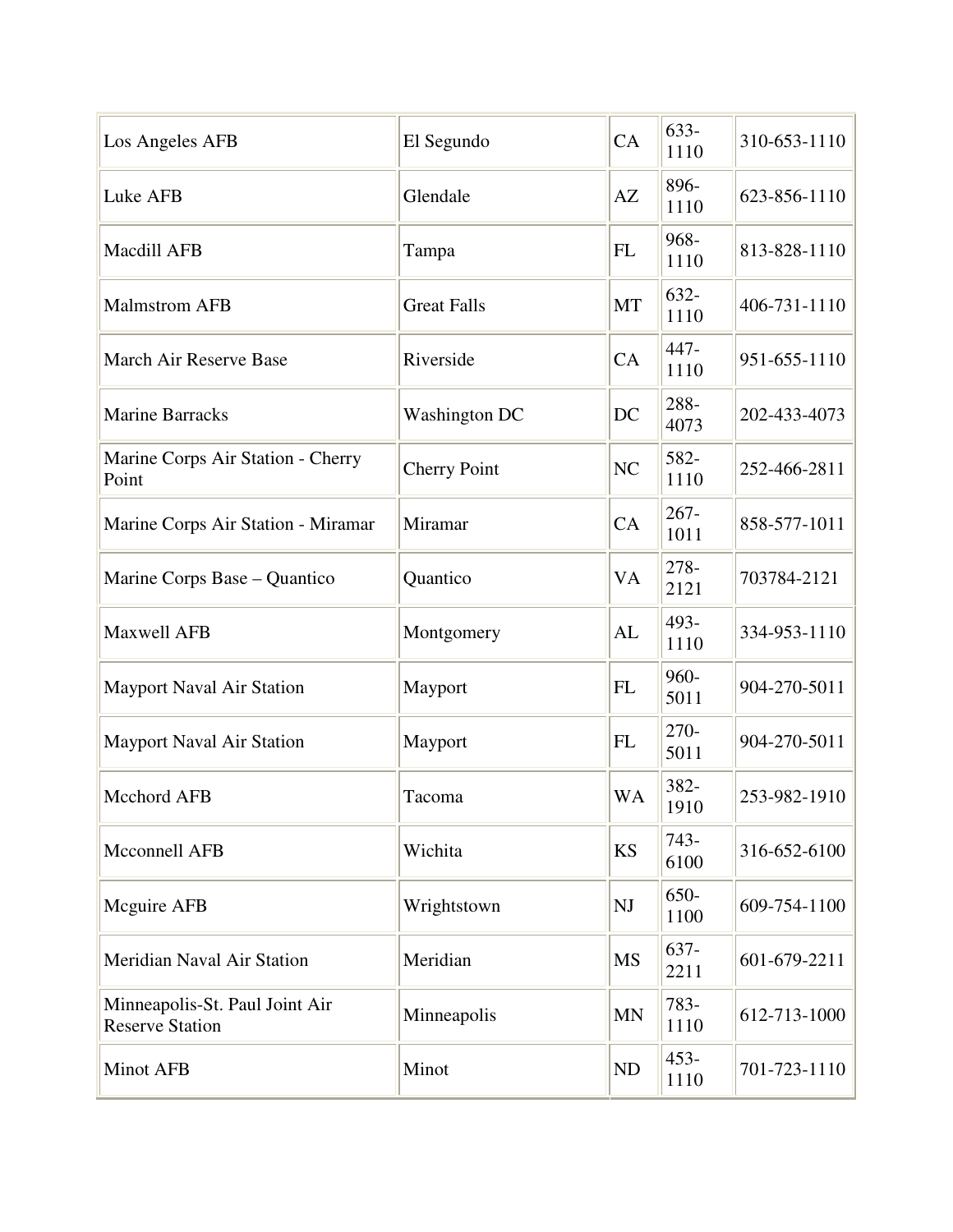| Moody AFB                                                   | Valdosta            | <b>GA</b> | $460 -$<br>4211 | 229-257-4211 |
|-------------------------------------------------------------|---------------------|-----------|-----------------|--------------|
| <b>Mountain Home AFB</b>                                    | <b>Boise</b>        | ID        | 728-<br>1110    | 208-828-2111 |
| <b>NAF El Centro</b>                                        | El Centro           | CA        | 958-<br>8525    | 760-339-8525 |
| Natick Soldiers Systems Center                              | <b>Natick</b>       | MA        | $256 -$<br>4000 | 508-233-4000 |
| Naval Air Base Coronado                                     | San Diego           | CA        | 577-<br>1011    | 619-437-1011 |
| <b>Naval Air Station Fallon</b>                             | Fallon              | <b>NV</b> | 890-<br>2110    | 775-426-2110 |
| Naval Air Station Joint Reserve Base<br><b>Willow Grove</b> | <b>Willow Grove</b> | PA        | 991-<br>1000    | 215-443-1000 |
| <b>Naval Air Station Lemoore</b>                            | Lemoore             | CA        | 949-<br>4110    | 209-998-4110 |
| Naval Air Station North Island                              | San Diego           | CA        | $735 -$<br>1011 | 619-545-1011 |
| <b>Naval Air Station Oceana</b>                             | Virginia Beach      | VA        | $433 -$<br>0000 | 757-444-0000 |
| Naval Base San Diego                                        | San Diego           | CA        | 526-<br>1011    | 619-556-1011 |
| Naval Postgraduate School                                   | Monterey            | CA        | 756-<br>2441    | 831-656-2441 |
| Naval Support Activity - Mid South                          | Memphis             | <b>TN</b> | 882-<br>5111    | 901-874-5111 |
| Naval Support Activity Norfolk,<br>Northwest Annex          | Norfolk             | VA        | 564-<br>1336    | 757-421-8000 |
| <b>Naval Surface Warfare Center</b><br>Dahlgren Division    | Dahlgren            | VA        |                 | 540-653-8531 |
| Naval Weapons Station - Seal Beach                          | Seal Beach          | CA        | 873-<br>6000    | 562-626-6000 |
| <b>Naval Weapons Station Charleston</b>                     | Charleston          | <b>SC</b> | 794-<br>7000    | 843-764-7000 |
| Navl Base Point Loma                                        | San Diego           | CA        | 553-<br>1011    | 619-533-1011 |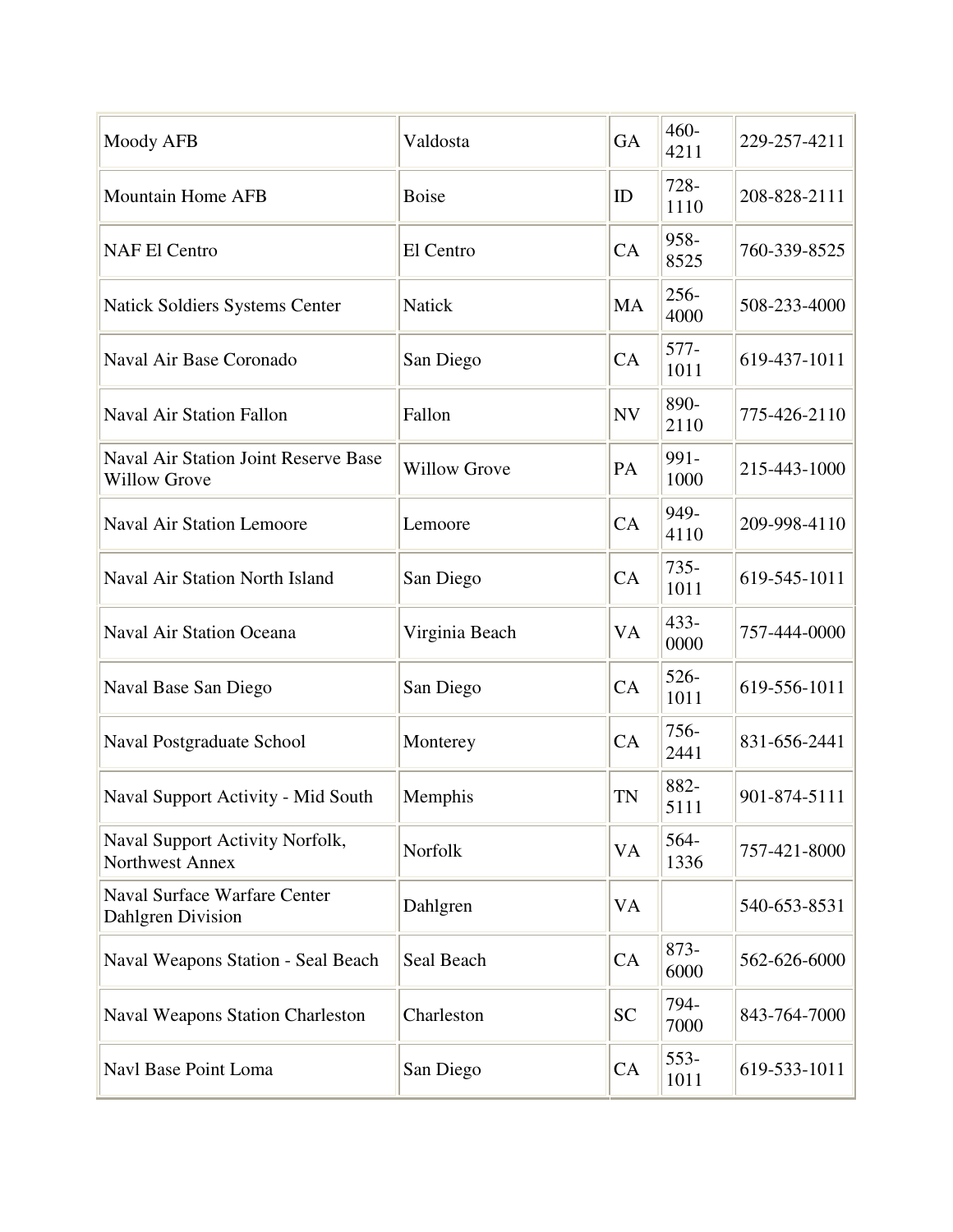| <b>Nellis AFB</b>                   | Las Vegas                              | <b>NV</b> | 682-<br>1110    | 702-652-1110 |
|-------------------------------------|----------------------------------------|-----------|-----------------|--------------|
| New London Naval Submarine Base     | Groton                                 | <b>CT</b> | 694-<br>3400    | 860-694-3400 |
| New Orleans NAS Joint Reserve Base  | New Orleans                            | LA        | 678-<br>3011    | 504-678-3011 |
| New Orleans Naval Support Activity  | New Orleans                            | LA        | 678-<br>2104    | 504-678-2104 |
| New River MCAS                      | Jacksonville                           | NC        | $751 -$<br>1113 | 910-451-1113 |
| <b>Newport Naval Station</b>        | Newport                                | RI        | 948-<br>2311    | 401-841-2311 |
| Niagra Falls Air Reserve Station    | Niagra Falls                           | <b>NY</b> | 238-<br>2000    | 716-236-2000 |
| Norfolk Naval Shipyard              | Norfolk                                | <b>VA</b> | 961-<br>3000    | 757-396-3000 |
| <b>Norfolk Naval Station</b>        | Norfolk                                | VA        | 564-<br>0000    | 757-444-0000 |
| North Island Naval Air Station      | San Diego                              | CA        | $735 -$<br>1011 | 619-545-1011 |
| <b>NWS Seal Beach</b>               | Seal Beach                             | CA        | 873-<br>7011    | 562-626-7011 |
| <b>Offutt AFB</b>                   | Bellevue                               | <b>NE</b> | $271 -$<br>1110 | 402-294-1110 |
| Ogden DFAS                          | Ogden DFAS/DCMA<br><b>OST Security</b> | <b>UT</b> | 388-<br>7320    | 801-605-7320 |
| <b>Onizuka Air Station</b>          | San Francisco                          | CA        | $561 -$<br>3000 | 408-752-3000 |
| Panama City Coastal Systems Station | Panama City                            | <b>FL</b> | 436-<br>4011    | 850-234-4011 |
| Parris Island MC Recruit Depot      | Parris Island                          | <b>SC</b> | $335 -$<br>3712 | 843-228-3712 |
| Pascagoula Naval Air Station        | Pascagoula                             | MS        | 358-<br>2140    | 228-761-2140 |
| Patrick AFB                         | Cocoa Beach                            | FL        | 854-<br>1110    | 321-494-1110 |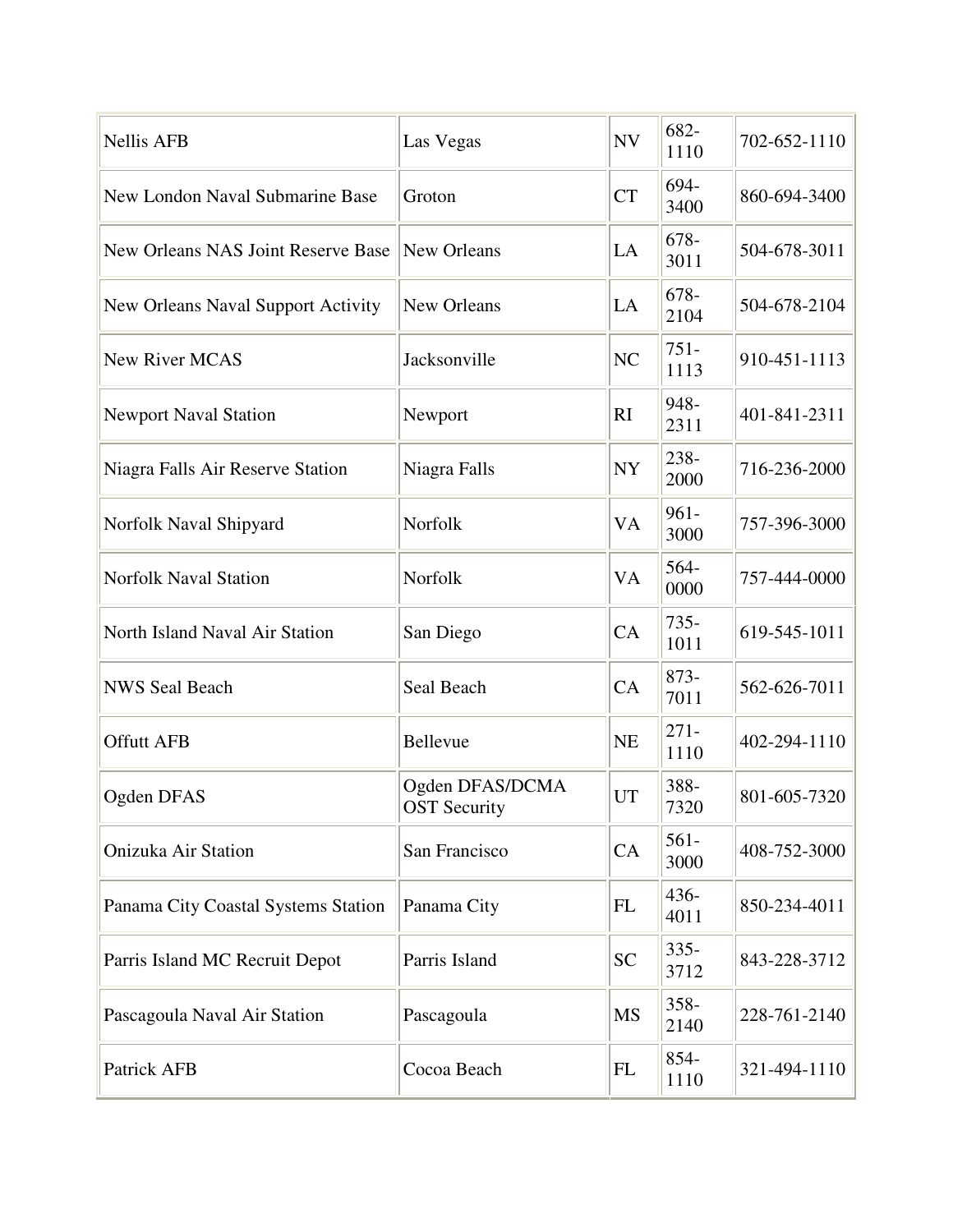| Pensacola Naval Air Station                                     | Pensacola               | <b>FL</b> | 922-<br>0111    | 850-452-0111 |
|-----------------------------------------------------------------|-------------------------|-----------|-----------------|--------------|
| Pensacola Naval Hospital                                        | Pensacola               | <b>FL</b> | 534-<br>6601    | 850-505-6601 |
| Peterson AFB                                                    | Colorado Springs        | CO        | 834-<br>7011    | 719-556-7011 |
| <b>Picatinny Arsenal</b>                                        | Picatinny Arsenal       | NJ        | 880-<br>4021    | 973-724-4021 |
| <b>Pine Bluff Arsenal</b>                                       | Pine Bluff              | <b>AR</b> | 966-<br>3000    | 870-540-3000 |
| Pittsburg Joint Air Reserve Station                             | Corapolis               | PA        | $277 -$<br>8000 | 412-474-8000 |
| Point Loma Naval Base                                           | San Diego               | CA        | $553-$<br>1011  | 619-553-1011 |
| Point Mugu                                                      | Point Mugu              | CA        | $351 -$<br>1110 | 805-989-1110 |
| Pope AFB                                                        | Fayetteville            | NC        | 486-<br>1110    | 910-394-1110 |
| <b>Portland Air Reserve Station</b>                             | Portland                | <b>OR</b> | 638-<br>5011    | 503-335-5011 |
| <b>Portsmouth Naval Medical Center</b>                          | Portsmouth              | VA        | $377 -$<br>5000 | 757-953-5000 |
| Portsmouth Naval Shipyard                                       | Portsmouth              | <b>NH</b> | 684-<br>1000    | 207-438-1000 |
| Presidio Of Monterey                                            | Monterey                | CA        | 768-<br>5000    | 831-242-5000 |
| Puget Sound Naval Shipyard &<br><b>Intermediate Maintenance</b> | <b>Bremerton</b>        | WA        | 439-<br>3711    | 360-476-3711 |
| Randolph AFB                                                    | San Antonio             | TX        | 487-<br>1110    | 210-652-1110 |
| Red River Army Depot                                            | Red River Army Depot    | TX        | 829-<br>3333    | 903-334-3333 |
| Redstone Arsenal                                                | <b>Redstone Arsenal</b> | AL        | 746-<br>0011    | 256-876-2151 |
| <b>Robins AFB</b>                                               | <b>Warner Robins</b>    | <b>GA</b> | $468 -$<br>1110 | 478-926-1110 |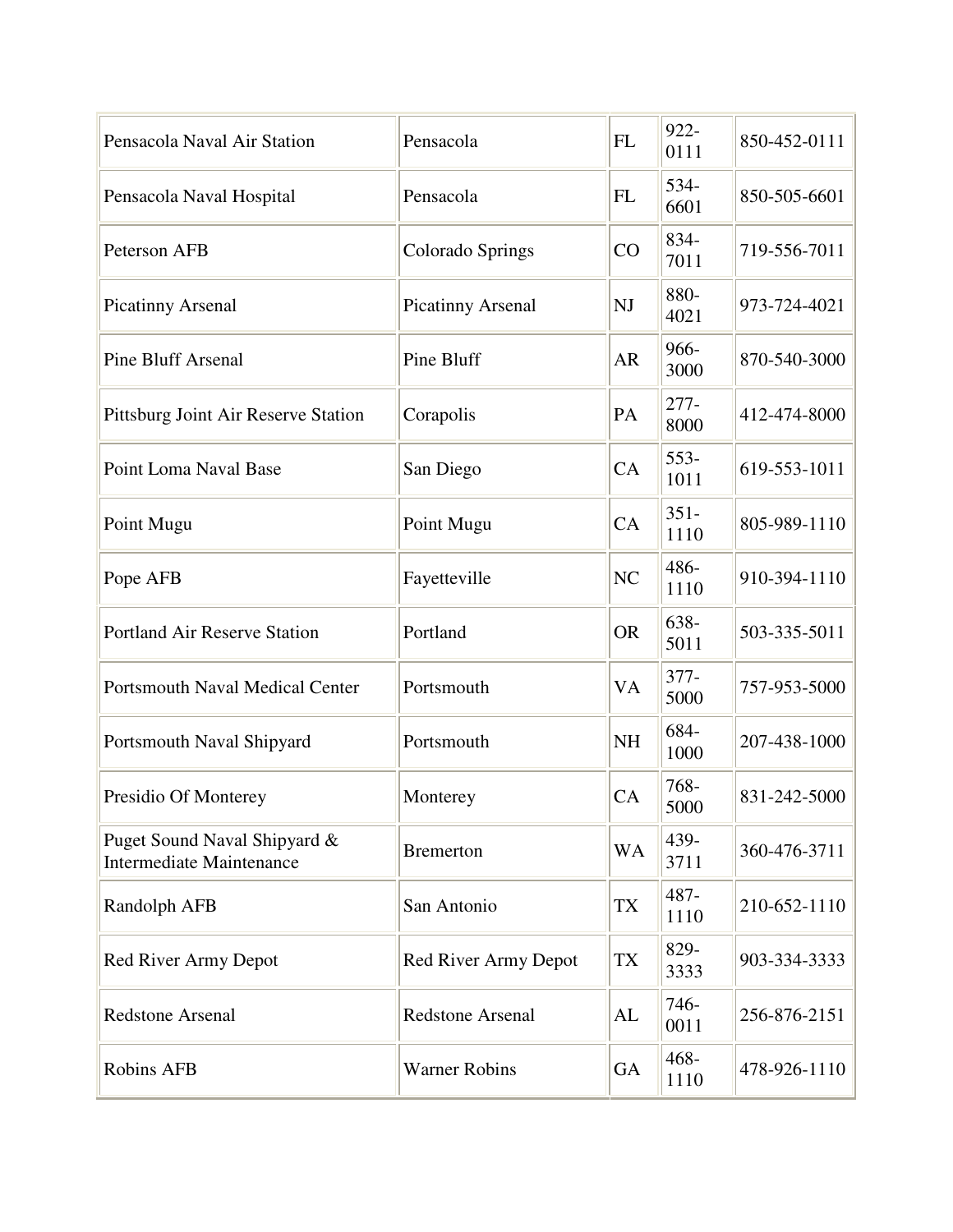| <b>Rock Island Arsenal</b>             | Rock Island             | IL        | 793-<br>6001        | 309-782-6001 |
|----------------------------------------|-------------------------|-----------|---------------------|--------------|
| San Diego MC Recruit Depot             | San Diego               | CA        | $524 -$<br>8762     | 619-524-8762 |
| San Diego Naval Base                   | San Diego               | CA        | $526 -$<br>1011     | 619-556-1011 |
| San Diego Naval Medical Center         | San Diego               | CA        | $522 -$<br>6400     | 619-532-6400 |
| Saratoga Springs Naval Support Unit    | Albany                  | <b>NY</b> |                     | 518-395-3600 |
| <b>Schriever AFB</b>                   | Colorado Springs        | CO        | 560-<br>1110        | 719-567-1110 |
| <b>Scott AFB</b>                       | Belleville              | IL        | 576-<br>1110        | 618-256-1110 |
| Seal Beach Detachment Corona           | Seal Beach              | CA        | 933-<br><b>XXXX</b> | 951-273-xxxx |
| Seal Beach Detachment Fallbrook        | Seal Beach              | CA        | 873-<br><b>XXXX</b> | 760-731-xxxx |
| Selfridge Air National Guard Base      | Mt Clemens              | MI        | $273-$<br>4011      | 586-307-4011 |
| Seymour Johnson AFB                    | Goldsboro               | NC        | $722 -$<br>1110     | 919-722-1110 |
| <b>Sheppard AFB</b>                    | Wichita Falls           | <b>TX</b> | 736-<br>1001        | 940-676-2511 |
| Submarine Development Squadron<br>Five | Silverdale              | <b>WA</b> | $322 -$<br>4102     | 360-315-4102 |
| <b>Texas Joint Military Forces</b>     | Austin                  | <b>TX</b> | 954-<br>5001        | 512-782-5001 |
| <b>Tinker AFB</b>                      | Midwest City            | OK        | 884-<br>1110        | 405-732-7321 |
| Tobyhanna Army Depot                   | Tobyhanna               | PA        | 795-<br>7000        | 570-895-7000 |
| <b>Tooele Army Depot</b>               | Tooele                  | UT        | 790-<br>2211        | 435-833-2211 |
| <b>Travis AFB</b>                      | Fairfield               | CA        | 837-<br>1110        | 707-424-1110 |
| Twentynine Palms MC Airground          | <b>Twentynine Palms</b> | CA        | 230-                | 760-830-6000 |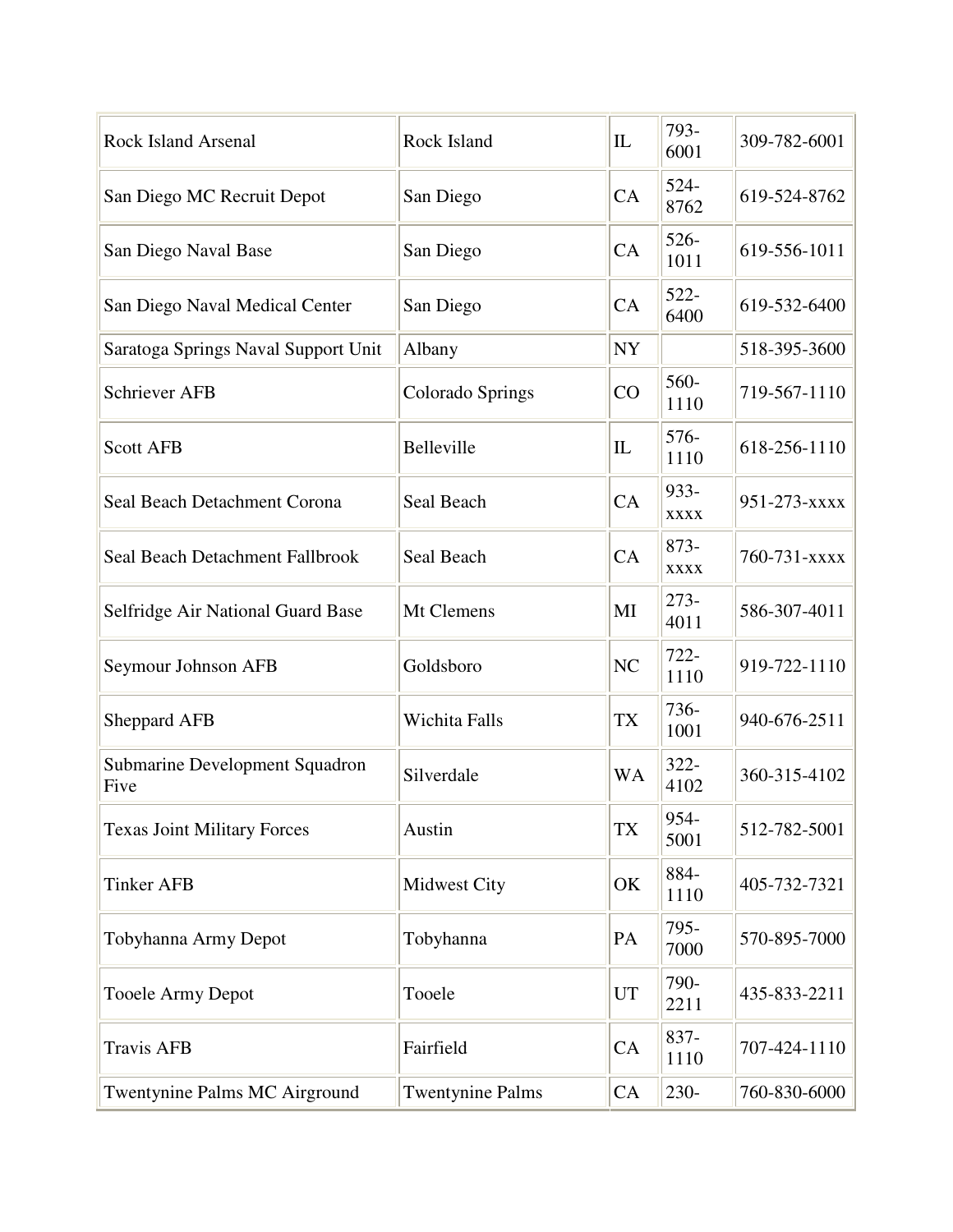| <b>Combat Center</b>                                          |                      |           | 6000            |                    |
|---------------------------------------------------------------|----------------------|-----------|-----------------|--------------------|
| <b>Tyndall AFB</b>                                            | Panama City          | <b>FL</b> | $523-$<br>1113  | 904-283-1113       |
| U.S. Air Force Academy                                        | Colroado Springs     | CO        | $333 -$<br>3110 | 719-333-1818       |
| <b>U.S. Military Academy</b>                                  | <b>West Point</b>    | <b>NY</b> | 688-<br>1110    | 845-938-4011       |
| U.S. Naval Academy                                            | Annapolis            | <b>MD</b> | $281 -$<br>1000 | 410-293-1000       |
| <b>Vance AFB</b>                                              | Enid                 | OK        | 448-<br>7110    | 580-213-2121       |
| Vandenberg AFB                                                | Lompoc               | CA        | 276-<br>1110    | 805-606-1110       |
| Ventura County (Point Mugu) Naval<br><b>Base</b>              | Point Mugu           | CA        | $351 -$<br>1110 | 805-989-1110       |
| Ventura County (Port Hueneme)<br><b>Naval Base</b>            | Port Hueneme         | CA        | $551 -$<br>4001 | 805-982-4001       |
| <b>Wallops Island Surface Combat</b><br><b>Systems Center</b> | Wallops Island       | VA        |                 | 757-824-2068       |
| <b>Walter Reed Army Medical Center</b>                        | <b>Washington DC</b> | DC        | $662 -$<br>3501 | 202-782-3501       |
| <b>Watervliet Arsenal</b>                                     | Watervliet           | <b>NY</b> | 374-<br>4294    | 518-266-4294       |
| <b>Westover Air Reserve Station</b>                           | Chicopee             | MA        | 589-<br>1110    | 413-557-1110       |
| <b>Whidbey Island Naval Station</b>                           | Oak Harbor           | <b>WA</b> | 820-<br>2211    | $360 - 257 - 2211$ |
| White Sands Missile Range                                     | White Sands          | <b>NM</b> | 258-<br>2121    | 505-678-2121       |
| Whiteman AFB                                                  | Knob Noster          | <b>MO</b> | $975 -$<br>6123 | 660-687-1110       |
| Whiting Field Naval Air Station                               | Milton               | <b>FL</b> | 868-<br>7011    | 850-623-7011       |
| Wilford Hall Medical Center<br>(Lackland AFB)                 | <b>Lackland AFB</b>  | TX        | 554-<br>7100    | 210-292-7100       |
| <b>Willow Grove Air Reserve Station</b>                       | <b>Willow Grove</b>  | PA        | 991-            | 215-443-1088       |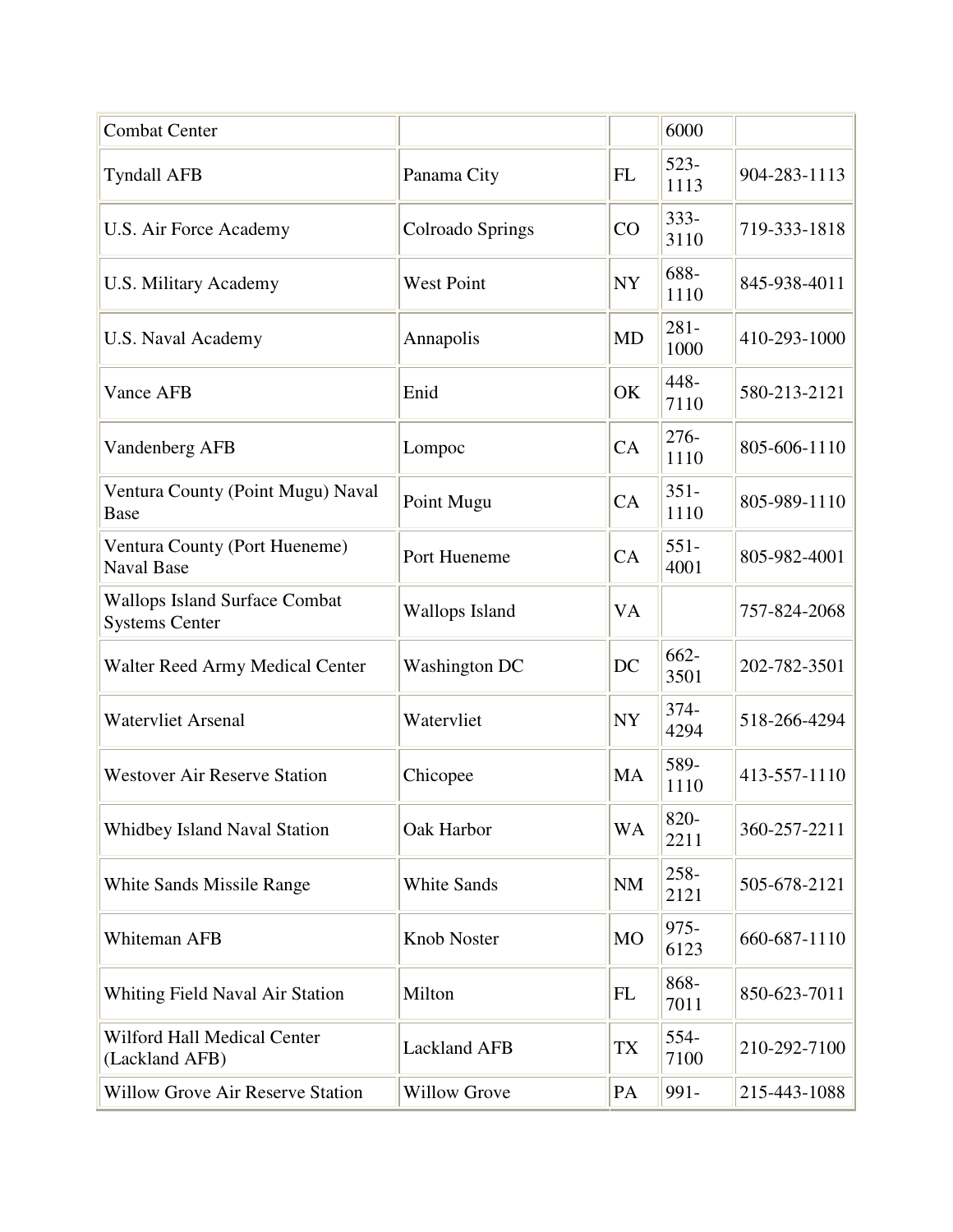|                                       |          |           | 1088            |                    |
|---------------------------------------|----------|-----------|-----------------|--------------------|
| Wright-Patterson AFB                  | Dayton   | <b>OH</b> | 787-<br>1110    | $937 - 257 - 1110$ |
| <b>Yorktown Naval Weapons Station</b> | Yorktown | <b>VA</b> | $953 -$<br>4000 | 757-887-4000       |
| Youngstown Air Reserve Station        | Vienna   | <b>OH</b> | $346-$<br>1000  | 330-609-1000       |
| Yuma MCAS                             | Yuma     | AZ        | 269-<br>1011    | $928 - 269 - 5615$ |
| <b>Yuma Proving Ground</b>            | Yuma     | AZ        | 899-<br>2151    | 928-328-2151       |

## **Europe: 314**

| <b>Site Name</b>             | <b>Location</b> | Country   | DSN #    | Commercial $# (011-.)$         |
|------------------------------|-----------------|-----------|----------|--------------------------------|
| Ansbach                      | Bavaria         | <b>GE</b> | 468-1640 | 49-9802-83-2883                |
| Aviano Air Base              | Aviano          | IT        | 632-1110 | 39-0434-30-1110                |
| Bamberg                      | Nurenberg       | <b>GE</b> | 469-7777 | 49-0951-300-7777               |
| Baumholder                   | Bavaria         | <b>GE</b> | 485-6638 | 6783-6-6638                    |
| Camp Bondsteel               | Kosovo          | <b>BS</b> |          | 389-25-80-010 ext<br>5078/3926 |
| Camp Darby/Livorno           | Pisa            | IT        | 633-7111 | 39-050-54-7111                 |
| Camp McGovern                | Tuzla           | <b>BS</b> | 762-5655 |                                |
| Caserma Ederle (Vicenza)     | Vicenza         | IT        | 634-7111 | 39-444-71-7111                 |
| <b>Chieveres Air Base</b>    | <b>Brussels</b> | <b>BE</b> | 423-7111 | 32-65-44-7111                  |
| Darmstadt                    | Frankfurt       | <b>GE</b> | 348-7113 | 49-6151-69-7113                |
| Fort Buchanan                | San Juan        | PR        | 740-3400 | 787-707-3400                   |
| Gaeta Naval Support Activity | <b>Naples</b>   | IT        | 627-1110 | 39-081-771-112/113             |
| Geilenkirchen Air Base       | Tevern          | <b>GE</b> | 352-3715 | 49-2451-63-3791                |
| Giebelstadt                  | Wuerzburg       | <b>GE</b> | 352-7293 | 49-9334-8-7113                 |
| Giessen Depot                | Hanau           | <b>GE</b> | 343-7043 | 49-641-402-3528                |
| Grafenwoehr                  | Bavaria         | <b>GE</b> | 475-1110 | 49-9641-83-443                 |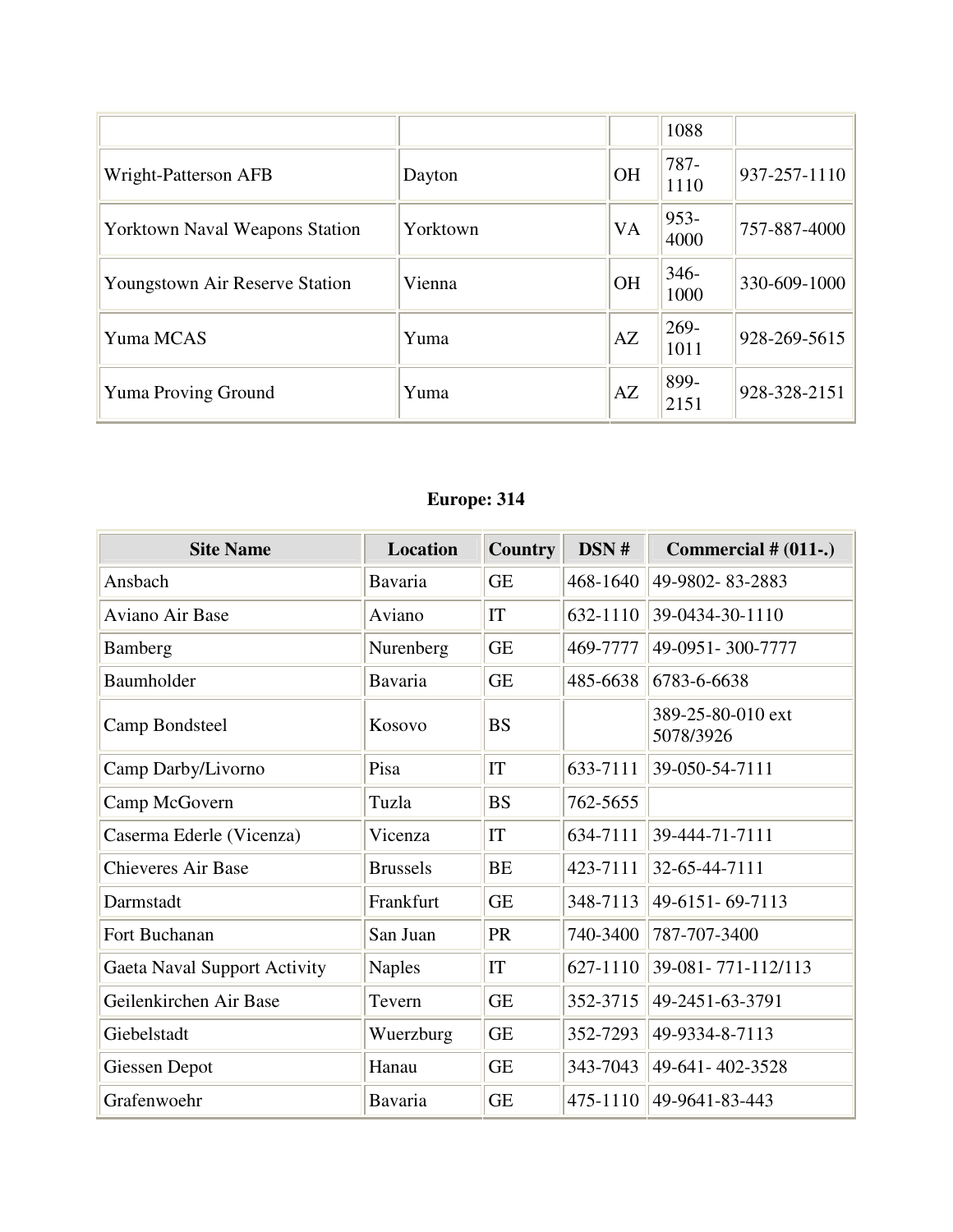| Hanau                                       | Frankfurt       | <b>GE</b> | 322-1110 | 49-6181-88-113     |
|---------------------------------------------|-----------------|-----------|----------|--------------------|
| Heidelberg                                  | Heidelberg      | <b>GE</b> | 370-1110 | 49-6221-57-113     |
| Hohenfels                                   | Frankfurt       | <b>GE</b> | 466-1110 | 49-9472-83-113     |
| Illesheim                                   | Ansbach         | <b>GE</b> | 467-4718 | 49-9841-83-718     |
| <b>Incirlik Air Base</b>                    | Incirlik        | TK        | 676-1110 | 90-322-316-112     |
| <b>Izmir Air Station</b>                    | Izmir           | TK        | 675-1110 | 90-322-216-1110    |
| Kaiserslautern                              | Kaiserslautern  | <b>GE</b> | 489-7521 | 49-631-536-7521    |
| Keflavik Naval Air Station                  |                 | IL        | 450-0111 | 354-228--0111      |
| Kitzingen                                   | Frankfurt       | <b>GE</b> | 350-1110 | 49-9321-305-113    |
| La Maddalena Naval Support<br>Activity      | La Maddalena    | IT        | 623-8244 | 39-789-798-244     |
| Lajes Field (from Europe)                   | <b>Azores</b>   | PT        | 535-3347 | 39-351-295-571-110 |
| Lajes Field (from US)                       | Azores          | PT        | 535-3347 | 39-314-295-571-110 |
| Mannheim                                    | Mannheim        | <b>GE</b> | 385-3000 | 49-621-730-3000    |
| Moron Air Base                              | Seville         | <b>SP</b> | 722-1110 | 34-95-584-8111     |
| <b>Naples Naval Support Activity</b>        | <b>Naples</b>   | IT        | 626-1110 | 39-081-724-1110    |
| <b>NATO Support Activity Belgium</b>        | <b>Brussels</b> | <b>BE</b> | 439-4000 | 973-724-000        |
| <b>RAF Lakenheath</b>                       | Cambridge       | UK        | 226-1110 | 44-1638-52-3000    |
| <b>RAF Mildenhall</b>                       | Cambridge       | UK        | 238-2000 | 44-1638-54-3000    |
| <b>RAF Molesworth</b>                       | London          | <b>UK</b> | 268-1110 | 44-1480-84-3000    |
| Ramstein Air Base                           | Kaiserslautern  | <b>GE</b> | 480-1110 | 49-671-47-113      |
| Roosevelt Roads Naval Air<br><b>Station</b> | San Juan        | PR        | 831-2000 | 787-865-2000       |
| <b>ROTA Naval Station</b>                   | Cadiz           | <b>SP</b> | 727-3232 | 34-956-82-3232     |
| Schinnen                                    |                 | NL        | 360-7512 | 46-443-7512        |
| Schweinfurt Air Base                        | Schweinfurt     | <b>GE</b> | 354-6708 | 49-9721-96-113     |
| Sigonella Naval Air Station                 | Sicily          | IT        | 624-1110 | 39-095-86-1110     |
| Souda Bay Naval Support<br>Activity         | Chania          | <b>GR</b> | 266-1110 | 30-2-821-0-66200   |
| Spangdahlem Air Base                        | Trier           | <b>GE</b> | 452-1110 | 49-6565-61-1110    |
| St Mawgan Joint Military                    | Cornwall        | UK        | 234-3548 | 44-1637-85-3548    |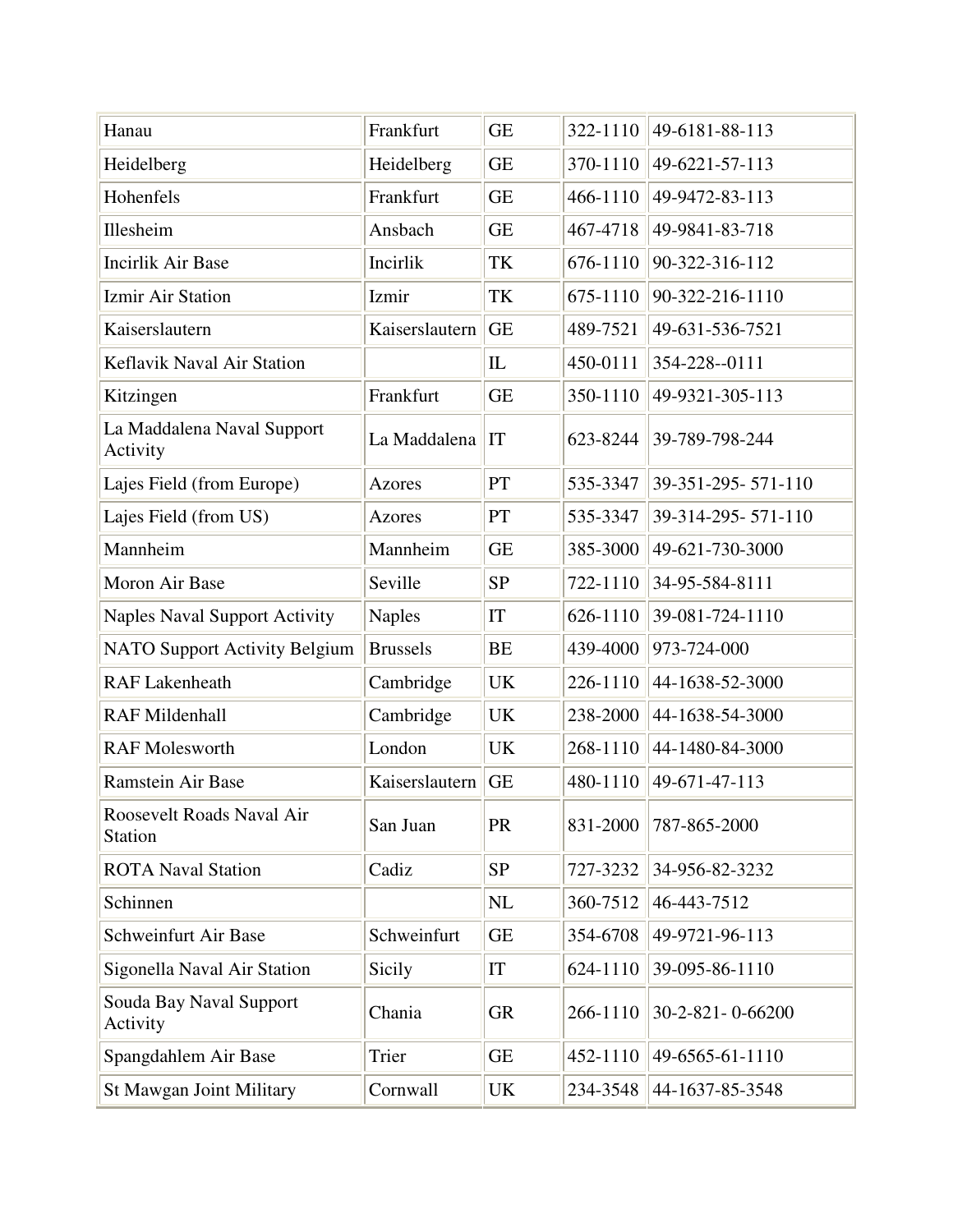| Facility                           |           |           |              |                 |
|------------------------------------|-----------|-----------|--------------|-----------------|
| <b>Stuttgart/Robinson Barracks</b> | Stuttgart | <b>GE</b> | 430-1113     | 49-711-729-1320 |
| Thule Air Base                     |           | GL        | 268-1211     | 29-950-636-1211 |
| U.S. Naval Activities London       | London    | <b>UK</b> | 235-6103     | 44-1895-61-6103 |
| <b>USA Health Clinic</b>           | Belgium   |           | 368-9500     | 32-2-717-9500   |
| Vilseck                            | Nuremberg | <b>GE</b> | 476-2113     | 49-9662-2113    |
| Wiesbaden                          | Wiesbaden | <b>GE</b> | 357-1110     | 49-611-705-1113 |
| Wuerzburg                          | Wuerzburg | <b>GE</b> | $337 - 1110$ | 49-931-889-1113 |

#### **Pacific: 315**

| <b>Site Name</b>                     | Location   | <b>Country</b> | DSN#     | Commercial #<br>$(011-.)$ |
|--------------------------------------|------------|----------------|----------|---------------------------|
| <b>Andersen AFB</b>                  | Agana      | GU             | 366-1110 | 671-366-1110              |
| Atsugi Naval Air Facility            | Tokyo      | JA             | 240-1110 | 81-46-816-1110            |
| Barking Sands Pacific Range Facility | Kekaha     | H              | 471-6234 | 808-335-4234              |
| <b>Bellows Air Force Station</b>     | Waimanalo  | HI             |          | 800-437-2607              |
| Camp Bonifas                         | Munsan     | <b>SK</b>      |          |                           |
| Camp Carroll                         | Tongduchon | <b>SK</b>      |          | 82-0505-765-<br>7705      |
| Camp Casey                           | Tongduchon | <b>SK</b>      | 730-3436 | 82-351-869-3436           |
| Camp Castle                          | Seoul      | <b>SK</b>      |          |                           |
| Camp Eagle                           | Wonju      | <b>SK</b>      | 721-2110 | 82-33-738-2110            |
| Camp Edwards                         | Kumchu     | <b>SK</b>      |          |                           |
| <b>Camp Essayons</b>                 | Uijongbu   | <b>SK</b>      |          |                           |
| Camp Garry Owen                      | Yongji-ru  | <b>SK</b>      | 734-2403 | 82-31-950-2403            |
| Camp Giant                           |            | <b>SK</b>      |          |                           |
| <b>Camp Greaves</b>                  | Munsan     | <b>SK</b>      |          |                           |
| Camp Henry/Taegu                     | Taegu      | <b>SK</b>      | 768-8698 | 82-53-470-8698            |
| Camp Hialeah-Pusan                   | Pusan      | <b>SK</b>      | 763-3571 | $82 - 51 - 801 -$         |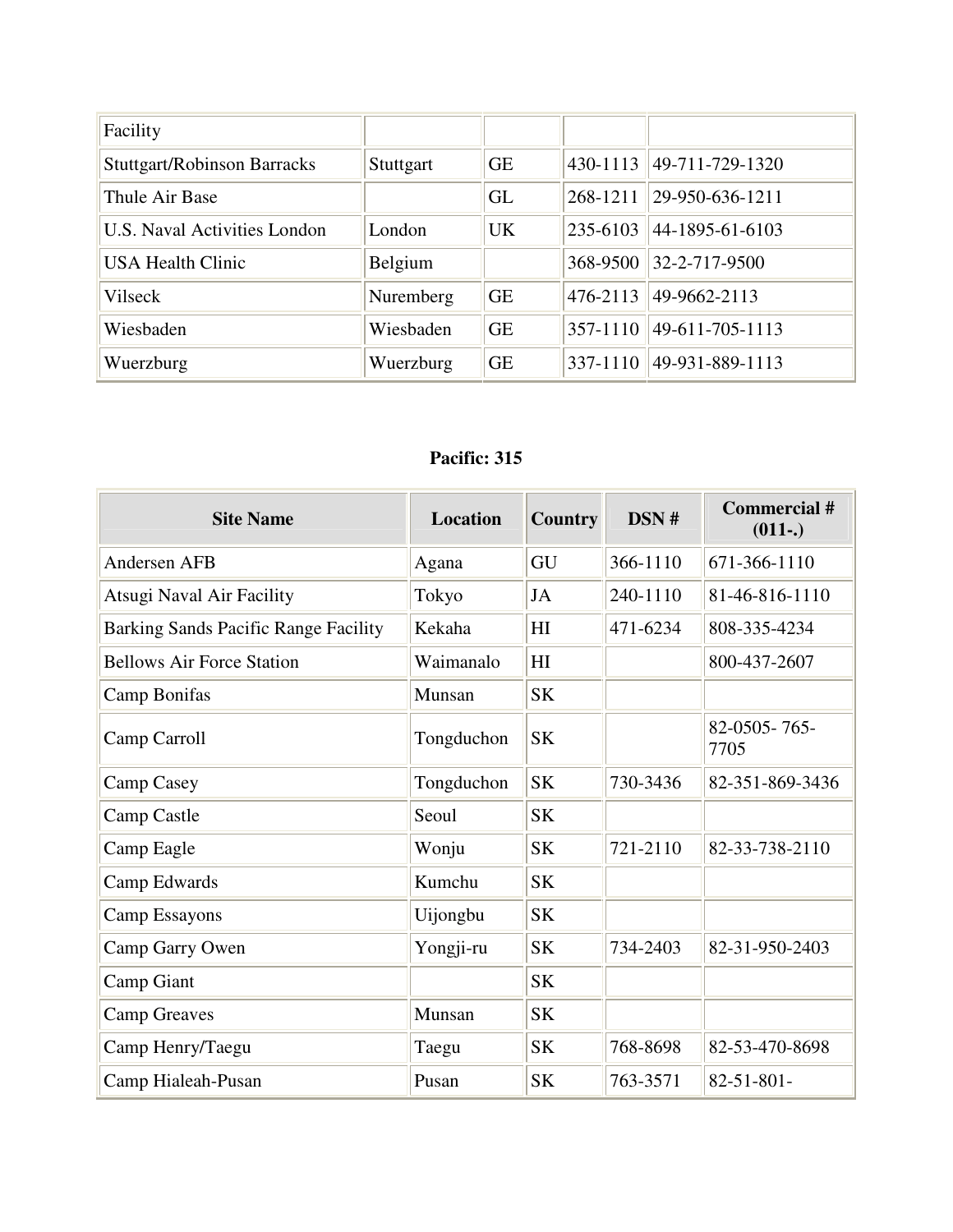|                                                                   |              |                | /3644    | 3571/3644            |
|-------------------------------------------------------------------|--------------|----------------|----------|----------------------|
| Camp Hovey                                                        | Dongducheon  | <b>SK</b>      |          |                      |
| Camp Howze                                                        | Munsan       | <b>SK</b>      |          |                      |
| <b>Camp Humphreys</b>                                             | Seoul        | <b>SK</b>      | 753-8401 | 82-333-753-8401      |
| Camp Kyle                                                         | Uijongbu     | <b>SK</b>      |          |                      |
| Camp Leguardia                                                    | Uijongbu     | <b>SK</b>      |          |                      |
| Camp Long                                                         | Wonju        | <b>SK</b>      | 721-3311 | 82-33-728-3311       |
| Camp Mobile                                                       | Seoul        | <b>SK</b>      |          | 82-0351-870-<br>2277 |
| Camp Nimble                                                       | Dongducheon  | <b>SK</b>      |          |                      |
| Camp Page                                                         | Chunchon     | <b>SK</b>      |          |                      |
| Camp Red Cloud                                                    | Uijongbu     | <b>SK</b>      | 723-1110 |                      |
| Camp S. D. Butler Marine Corps Base                               | Okinawa      | JA             | 645-7218 | 81-611-745-7218      |
| <b>Camp Sears</b>                                                 | Uijongbu     | <b>SK</b>      |          |                      |
| <b>Camp Stanley</b>                                               | Uijongbu     | <b>SK</b>      |          |                      |
| <b>Camp Stanton</b>                                               | Munsan       | <b>SK</b>      | 734-5762 | 82-31-940-5762       |
| Camp Walker                                                       | Daegu        | <b>SK</b>      |          | 82-0505-768-<br>7132 |
| Camp Zama                                                         | Tokyo        | <b>JA</b>      | 263-7160 |                      |
| Diego Garcia Navy Support Facility                                | Diego Garcia | IN             | 370-2100 | 246-370-2100         |
| Fort Shafter                                                      | Honolulu     | H <sub>I</sub> | 430-0110 | 808-449-7110         |
| Hickam AFB                                                        | Honolulu     | HI             | 449-7110 | 808-449-7110         |
| Iwakuni Marine Corps Air Station                                  | Iwakuni      | JA             | 253-6161 | 81-6117-53-6161      |
| Kadena Air Base                                                   | Okinawa      | JA             | 634-1110 | 81-6117-30-1110      |
| Kaneohe Bay Marine Corps Base                                     | Kaneohe Bay  | H <sub>I</sub> | 257-8852 | 808-257-7772         |
| Kunsan Air Base                                                   | Kunsan City  | <b>SK</b>      | 782-1110 | 82-63-470-1110       |
| <b>Marianas Naval Forces</b>                                      | Won Pot      | GU             | 333-2059 | 671-333-2056         |
| Misawa Air Base                                                   | Misawa       | JA             | 226-1110 | 81-3117-66-1110      |
| <b>Naval Computer Telecommunications</b><br><b>Master Station</b> | Wahiawa      | HI             | 453-5385 | 808-653-5385         |
| Osan Air Base                                                     | Seoul        | <b>SK</b>      | 784-1110 | 82-31-661-1110       |